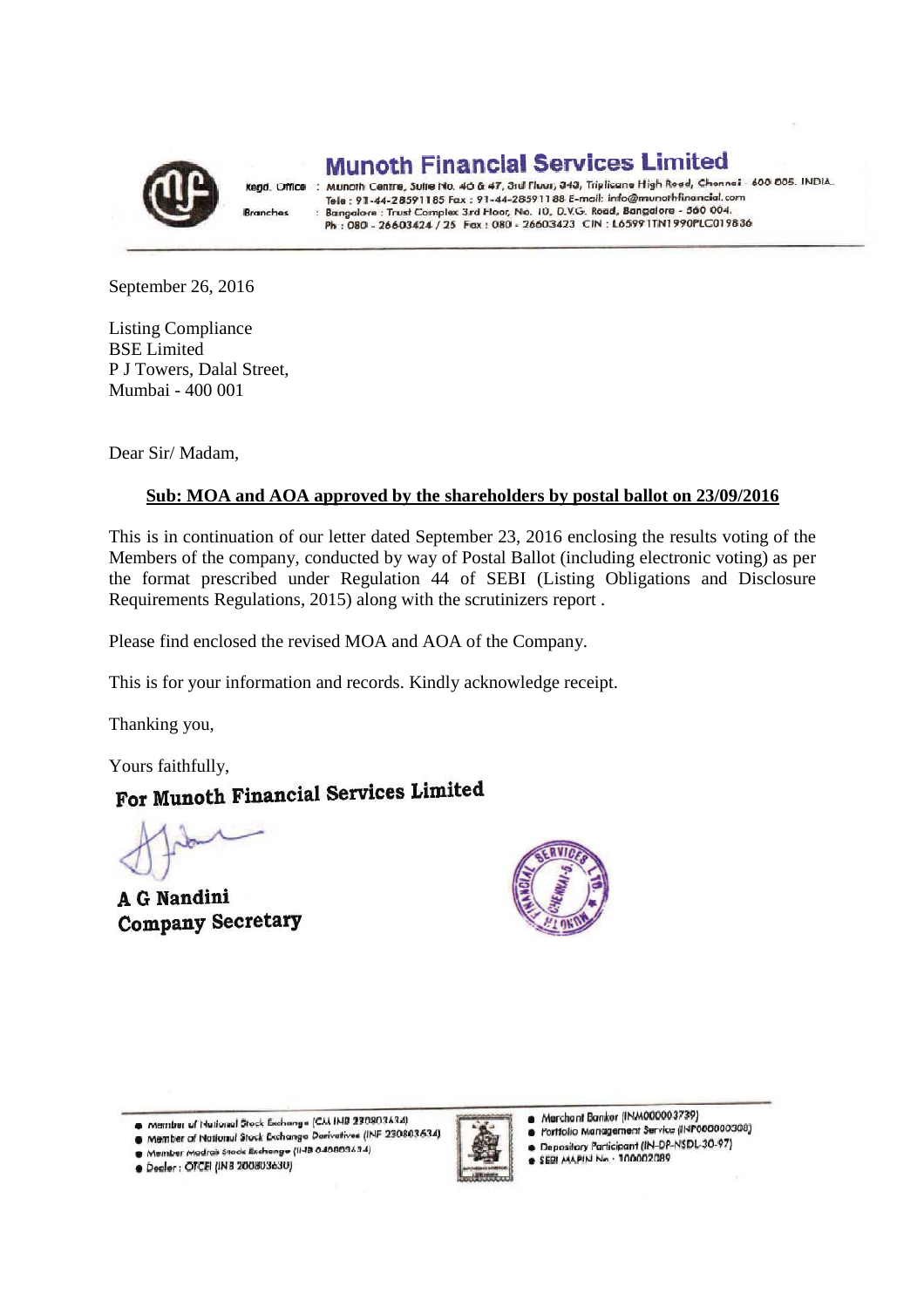# THE COMPANIES ACT, 2013

#### COMPANY LIMITED BY SHARES

(Incorporated under the Companies Act, 1956)

# **MEMORANDUM OF ASSOCIATION**

**OF** 

# **MUNOTH FINANCIAL SERVICES LIMITED**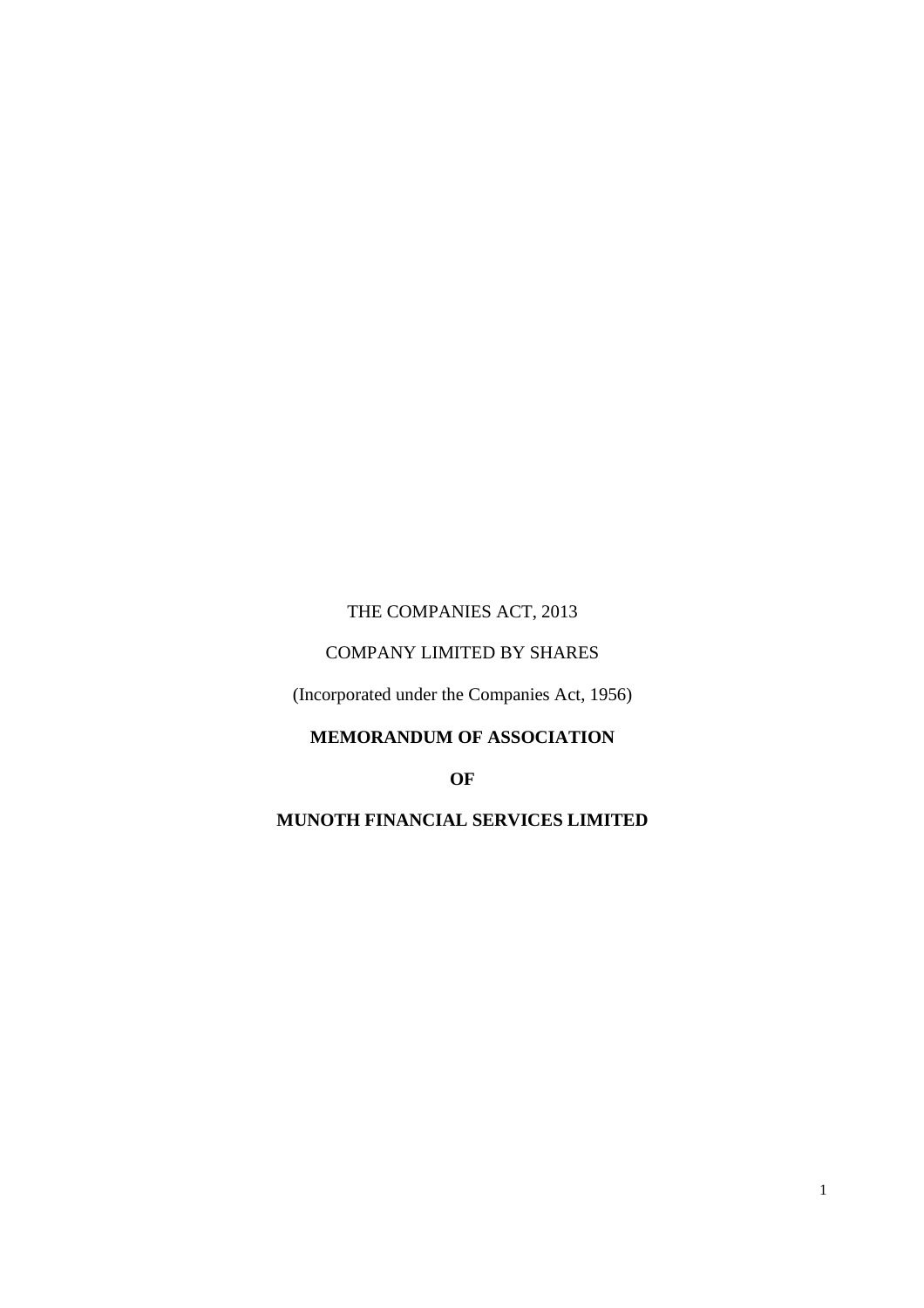# THE COMPANIES ACT 2013 (Company Limited by Shares)

# **MEMORANDUM OF ASSOCIATION OF MUNOTH FINANCIAL SERVICES LIMITED**

# **I** The name of the Company is **MUNOTH FINANCIAL SERVICES LIMITED.**

**II** The Registered Office of the Company will be situated in the state of Tamil Nadu.

#### **III OBJECTS OF THE COMPANY**

#### **(A) The objects to be pursued by the Company on its incorporation are:**

- 1. To act as share brokers, or sub brokers, agents or sub-agents, Depository Participant, underwriters of sub-underwriters for subscription of shares, as managers to the issue of shares, advisors/consultants to the public issue of shares, Registrars to the issue of shares, stocks, debentures, debenture stocks, bonds and to do capital marketing services consisting of capital structuring schemes, issue management, post-issue management including acting as Share/Debenture Transfer agents, issue collection agents and/ or as refund agents.
- 2. To carry out business of financing services including bill discounting, Merchant Banking, arranging for short term and long term loans and providing Financial advisory services, and act as brokers/agents for fixed deposits.

The Company shall not carry on the business of banking as defined in Banking (Regulation) Act, 1949.

3. To provide for consultancy services for general administration including recruitment of Personnel, legal & share portfolio management, feasibility study reports for technical and industrial projects, computer processing and computer and software management.

#### **(B) Matters which are necessary for furtherance of the objects specified in Clause 3(A) are:**

- 1. To assist any company, financially or otherwise, underwrite, or by issuing or guaranteeing the subscription and issue of capital, shares, stock, debenture stock or other securities and hold and deal in shares, stock, and securities of any company notwithstanding that there may be liability thereon.
- 2. To place, to receive, or to distribute as bonus shares among the members or otherwise to apply any money received by way of premium on shares or debentures issued at a premium by the Company and any moneys received in respect of forfeited shares and money arising from the sale by the company of forfeited shares.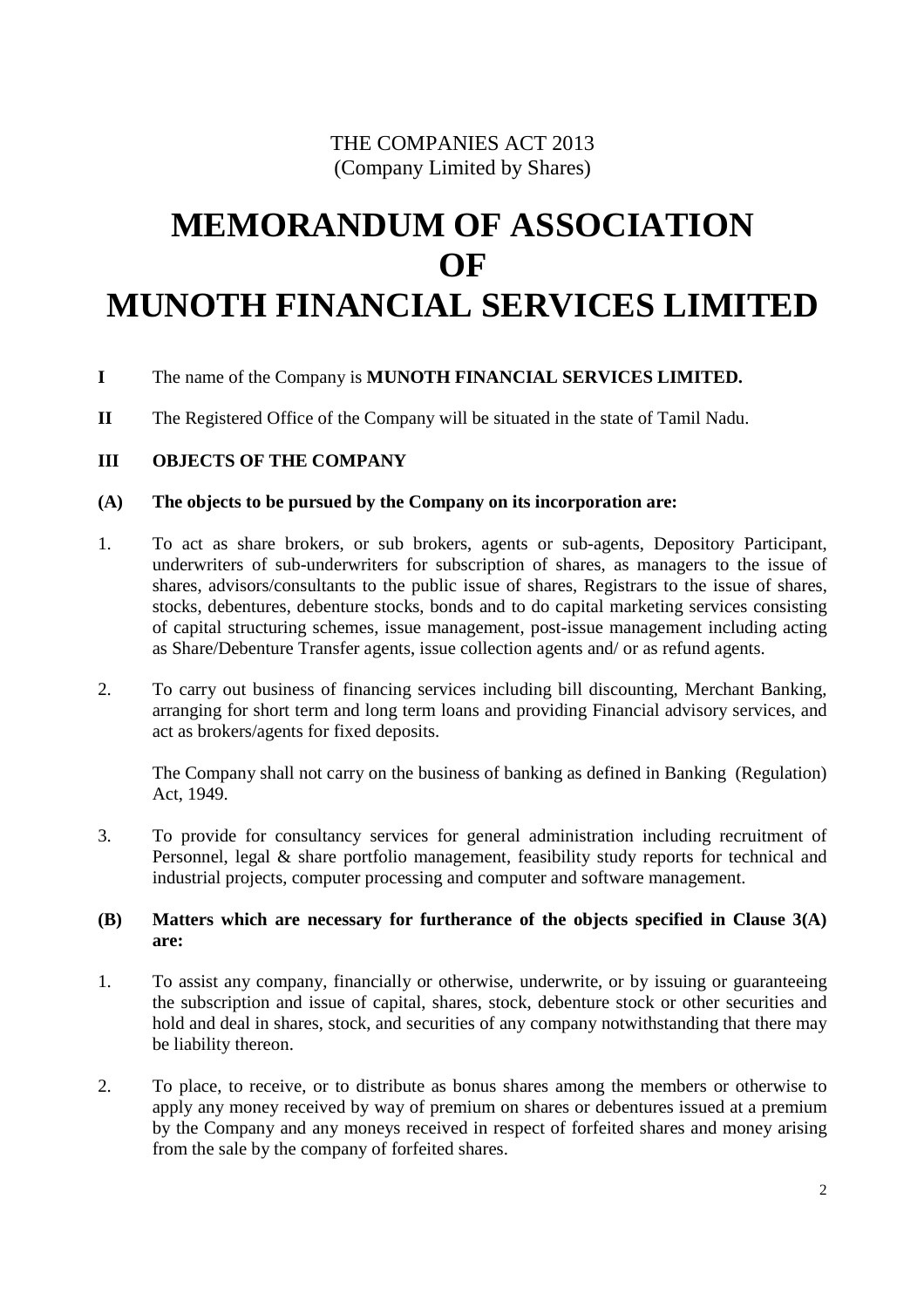- 3. To enter into, make and perform, contracts and arrangements of every kind and description with corporate body, municipality or local body, State or Central Government or any Companies, firms or persons that may seem conducive to the Company's objects or any rights, privileges, charters, contracts, concessions, licences or purchases and sale of any kind of securities, shares, stocks, debentures which the company may think desirable to obtain and to carry out, exercise and comply with such arrangement, rights, privileges and concessions.
- 4. To lend or deposit moneys belonging to or entrusted with or at the disposal of the company to such person or company and in particular to customers and others having dealing with the company with or without security upon such terms as may be thought proper. The Company shall not carry on any Banking Business as defined in Banking (Regulation) Act, 1949.
- 5. To give guarantee for the performance or discharge of any obligations, liabilities, duties or the payments of moneys by the Company arising in the course of its business transactions.
- 6. To raise, or borrow money, from time to time for any of the purposes of the company by deposits, bonds, debentures for promissory notes or by taking credit in, or opening current accounts with any bank or banks and whether with or without giving any security, goods or other articles or by mortgaging, pledging, charging, hypothecating or selling or receiving advance, on the sale of any lands, building and machinery, goods, assets or revenue of the company, present or future, including its uncalled capital or by the issue of debentures, debenture stock, perpetual or otherwise, including debentures or debenture stock, convertible into shares of this or any other company or to convey the same absolutely or in trust and give lenders powers of sale and other powers, as may be expedient and to purchase, redeem or pay off such securities.
- 7. To sell, sublet, mortgage, lease, manage, develop, exchange, grant licence, dispose off, or transfer the business, movable or immovable property, and undertaking of the company or any part thereof or any part of the property rights and concessions of the company in such manner and upon such terms and conditions and for such consideration as the directors of the company may think fit to accept and in particular for cash, shares, debentures, debenture stock, bonds, or securities of any other company having objects altogether or in part similar to those of this company.
- 8. Subject to the provisions of the Companies Act 1956, to distribute among the members in specie any property of the company or any proceeds of sale or disposal of any property of the company. However the company shall not declare any dividend in specie.
- 9. To draw, make, issue, accept, transfer, and endorse, discount, execute and negotiate promissory notes, hundies, bills of exchange, cheques, drafts, bills of lading, letters of credit and other negotiable or commercial or mercantile instruments connected with the business of the company.
- 10. To open accounts with any bank or banks and to deposit money therein and to draw and endorse cheques on and to withdraw moneys from such accounts and generally operate upon the same (whether overdrawn or not) as may be required for any of the objects or purpose of the company.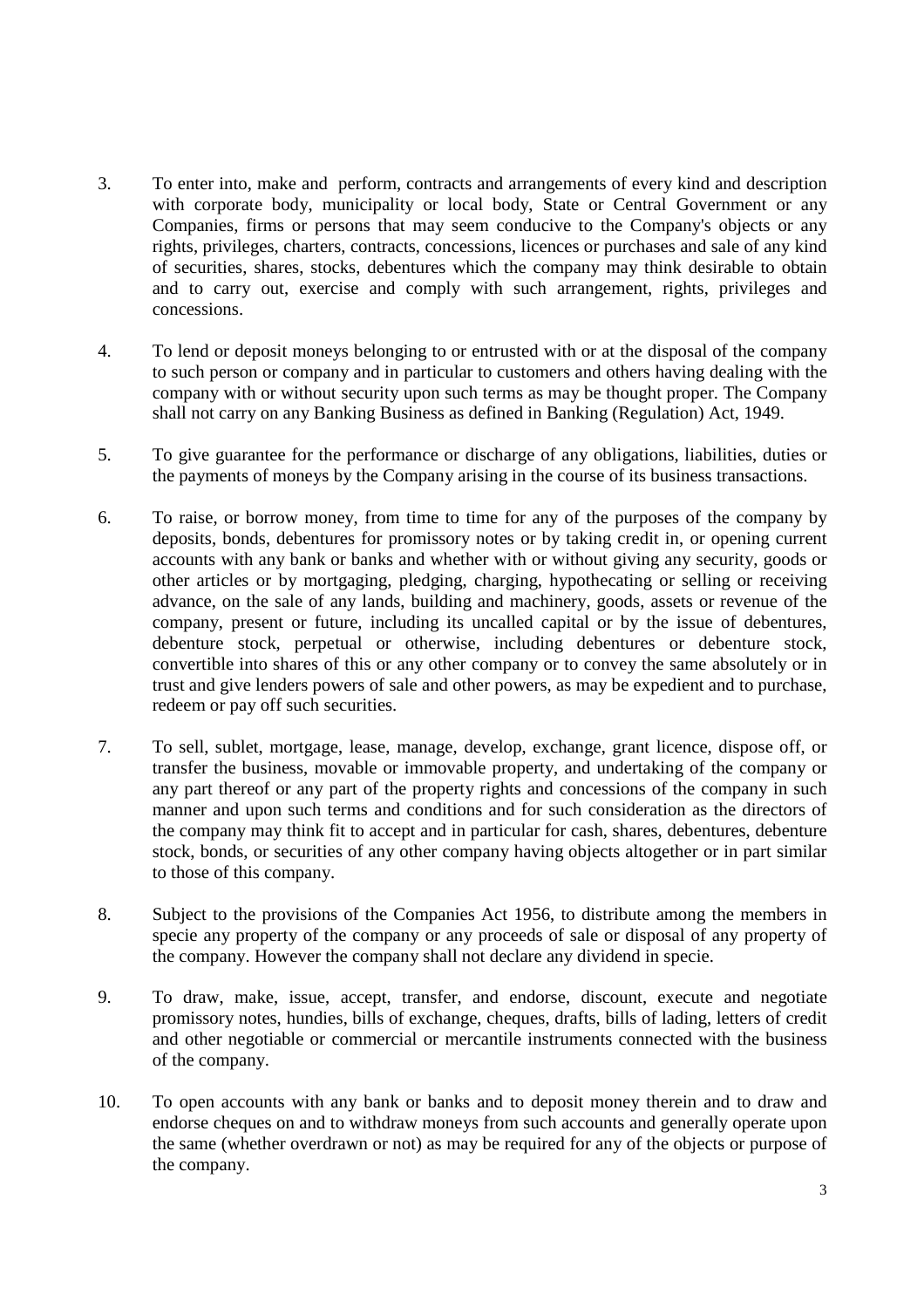- 11. To insure any of the persons, properties, undertakings, contracts, guarantee or obligations or profits of the company of every nature and kind in any manner whatsoever.
- 12. To employ experts to investigate and to examine into the conditions, prospects, value, character and circumstances of any business, concerns and undertakings and generally of any assets, property or rights.
- 13. To establish and maintain branches, agencies or appoint representatives, selling and buying agents in India or abroad for the sale, purchase, exchange, hire, distribution or for any one or more of the objects of the company and to regulate and discontinue the same.
- 14. To enter into any barter or like business involving the exchange or purchase and sale of any of the items dealt in by the company.
- 15. To apply for, tender, purchase or otherwise acquire any contracts, sub-contracts, licences and concessions for or in relation to the objects business herein mentioned or any of them and to undertake, execute, carry on, dispose off or otherwise turn to account the same.
- 16. To acquire, start, run, erect, maintain, buy, sell or dispose off, land, business, factories, workshop, foundries, mills, equipments, machinery, plant, components, accessories, spares, tools, raw materials, industrial undertakings, warehouses, godowns, shops, departmental stores, cellars, vaults, wagons, power stations, gas works, water works, water tanks, bridges, staff and worker quarters, roads, ways, siding, bridges and other work and conveniences which may seem directly or indirectly conducive to any of the company and to contribute, subsidise or otherwise by taking part in such operations.
- 17. To purchase, construct, take on lease or tenancy or in exchange, hire, take options over or otherwise acquire any estate, lands, buildings, easements or other interest, rights in immovable or movable properties and to hold, manage, improve, develop, work, cultivate, deal, grant concessions, licences, privileges, claims, leases, options, which may appear to be convenient or necessary for any of the business of the company and to sell, lease, mortgage, hypothecate or otherwise dispose off or grant rights over any movable or immovable property belonging to the company.
- 18. To purchase, charter, hire, or otherwise acquire vehicles for any of the business of the company.
- 19. To act as contractors, suppliers, agents, Importers & Exporters for any government or autonomous body or any firm, in the private or public sector in furtherance of any of the objects of the company.
- 20. To apply for, take out, obtain, purchase or otherwise acquire and turn to account any copy rights, licences, concessions, patent rights or inventions, privileges, trade marks or secret process of the company the acquisition of which may seem calculated directly or indirectly to benefit this company and to use, exercise, develop or grant licences in respect of, or otherwise turn to account the property, right, or information, to acquire, to expend money in experimenting upon and testing and improving or seeking to improve any patent rights, inventions, discoveries, process or information of the company or which the company may acquire or propose to acquire.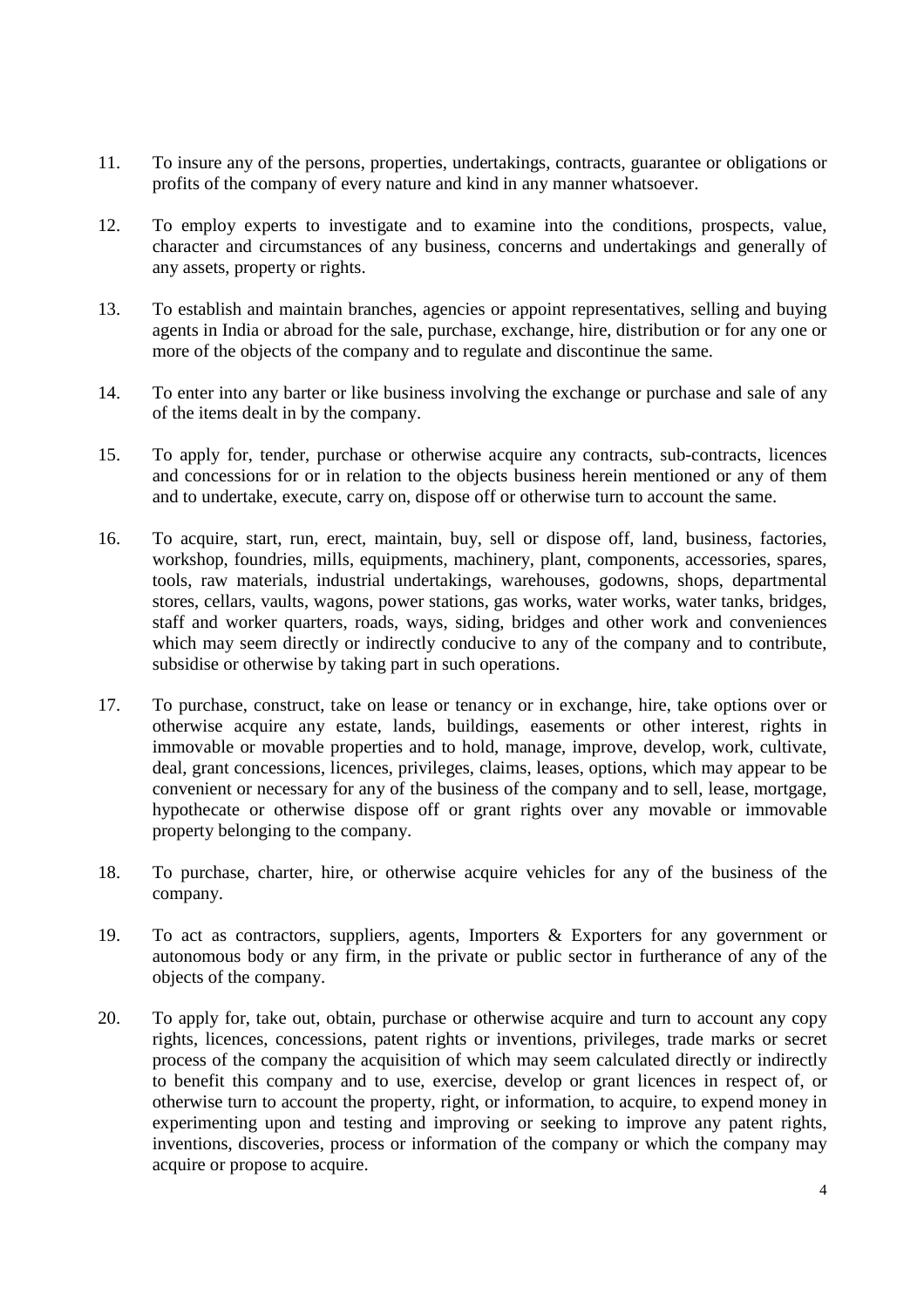- 21. To undertake the payment of all rents and the performance of all covenants, conditions and agreements contained in and reserved by any lease that may be granted or assigned to or be otherwise acquired by the company.
- 22. To acquire and takeover as a going concern, by purchase or on lease, and to undertake, to carry on the whole or any part of the business together with the goodwill and trade name, property rights and liabilities of any person or persons, firm or any company carrying on any business, any part or the purposes of which is within the objects of the company or which the company is authorised to carry on or possessed or property suitable for the purposes of the company and to pay for the same by shares, debentures, debenture stocks, bonds, cash or otherwise and to conduct and carry on or liquidate and wind up such business.
- 23. To amalgamate, enter into foreign or Indian technical and/or financial collaboration, partnership or enter into any arrangement, for sharing or dealing in profits, union of interest, co-operation, joint-venture, reciprocal concession, or otherwise with any person, firm, corporation, or government or company carrying on, engaged in or about to carry on or engage in any business, undertaking or transaction which the company is authorised to carry on and to lend money, to guarantee the contracts or otherwise assign any such persons, firm or company and to take or otherwise acquire and hold shares or securities of any such persons, firms or companies to sell, hold, reissue with or without guarantee, or otherwise deal with the same.
- 24. To promote, form and to be interested in, and take, hold and dispose off shares in any other company having objects similar to, altogether or in part different from those of this company and to subsidise or assist any such company financially or otherwise by issuing or subscribing for or guaranteeing the subscription and issue of shares, stocks, debenture-stock or other securities of such company, to transfer to any such company any property of this company and take or otherwise acquire, hold and dispose off shares, debentures and other securities in or of any such company.
- 25. To refer any dispute, claim or demand by or against the company or between the members to arbitration and observe and perform the awards.
- 26. To acquire from any persons, firm or body corporate or incorporate whether in India or elsewhere technical information, know-how, processes, engineering, manufacturing and operating data, plans, layouts and blue prints useful for the design, erection and operation of plant required for any of the business of the company and to acquire any grant or licence and other rights and benefits in the forgoing matters and things.
- 27. Subject to the provisions of the Companies Act to undertake and execute any trusts the undertaking whereof may seem desirable either gratuitously or otherwise, and/or make donations to any persons, company or association and to subscribe or guarantee money for any national, international, charitable, benevolent, educational, public, general or other useful objects activity, exhibition or trade show which may be the objects of the company or the interests of its members or for the welfare of the staff.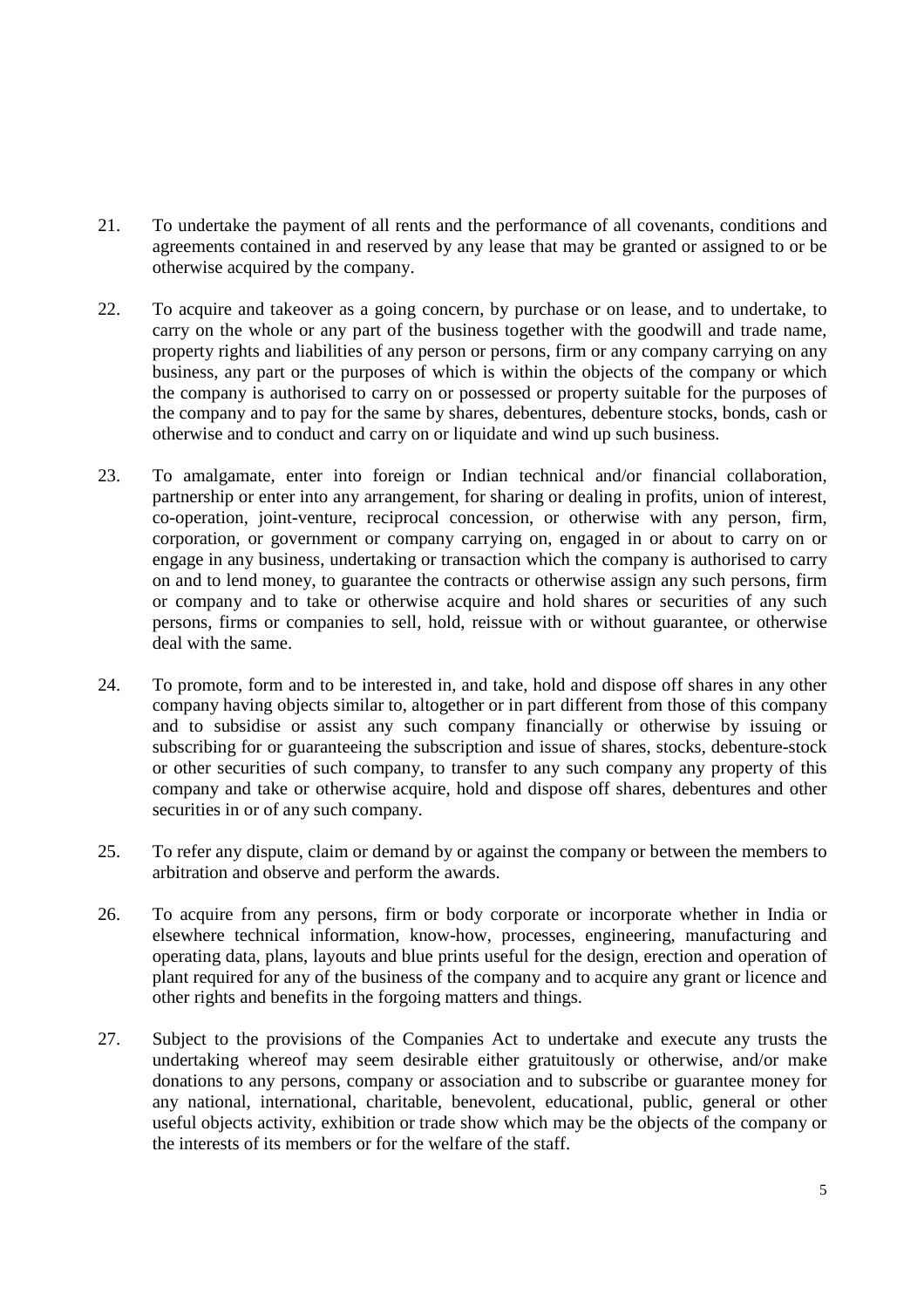- 28. To enter into any arrangements and to take all necessary or proper steps with Governments or with other authorities, supreme, national, local, municipal or otherwise of any place in which the company may have interest and to carry on any negotiations or operations for the purpose of directly carrying out objects of the company or effecting any modifications in the constitution of the company for furthering the interest of its members and to promote or assist the promotion, whether directly or indirectly, or any legislation which may appear to be in the interest of the company and to oppose and resist, whether directly or indirectly, legislation which may seem disadvantageous to the company and to obtain from such Government, authority or any company any charter, contract, decrees, rights, agents, loans, privileges or concession which the company may think desirable to obtain and to comply with any such arrangements, charters, contracts, decrees, rights, privileges or concessions.
- 29. To offer and enter into contracts and agreements for services in connection with the undertaking of market surveys and for development of markets in any part of the world for raw materials, minerals, substances, commodities, goods and other articles and things for that purpose to act as superintendents, surveyors, valuers and analysers.
- 30. To promote, form and register and aid in promotion, formation and registration of any company or companies, subsidiary or otherwise for the purpose of acquiring all or any of the property, undertaking, rights and liabilities of such company and to be interested in or take or otherwise acquire, purchase, hold, sell or otherwise dispose off shares, debentures and other securities in or of any such company or any other company for all or any of the objects mentioned in this Memorandum and to subsidise or otherwise assist any such company and to undertake the management or otherwork, duties, and business of any such company on such terms and conditions as may be arranged.
- 31. To create any depreciation fund, reserve fund, sinking fund, insurance fund, dividend equalization fund, capital redemption fund or any other special fund whether for depreciation or for repairing, improving, extending, or maintaining any of the property of the company or for redemption of debentures or redeemable preference shares.
- 32. To provide for the welfare of the directors, ex-directors, employees or ex-employees of the company or its predecessors in business and the wives and families or the dependents or connections of such persons, by building or contributing to the building of houses, dwelling, chawls, or quarters or by grants of money, pensions, gratuities, superannuation funds, allowances, bonus, awards, profit sharing or other scheme or trust and by providing or subscribing or contributing towards places of instructions and recreation, hospitals, and dispensaries, medical and other attendance and other assistance as the company shall think fit and to establish, maintain and grant scholarships to any person for technical study and education in India and elsewhere which may be necessary or useful for any of the objects of the company, and to subscribe or otherwise to assist or to guarantee money to charitable, benevolent, religious, scientific, national or other institutions, or objects which shall have any moral or other claim to support or aid by the company either by reason of locality of operation or of public and general utility or otherwise, subject to the provisions of the Companies Act.
- 33. To aid, pecuniarily or otherwise, any association or movement having for an object the solution, settlement or surmounting of industrial or labour problem or the promotions of industry or trade.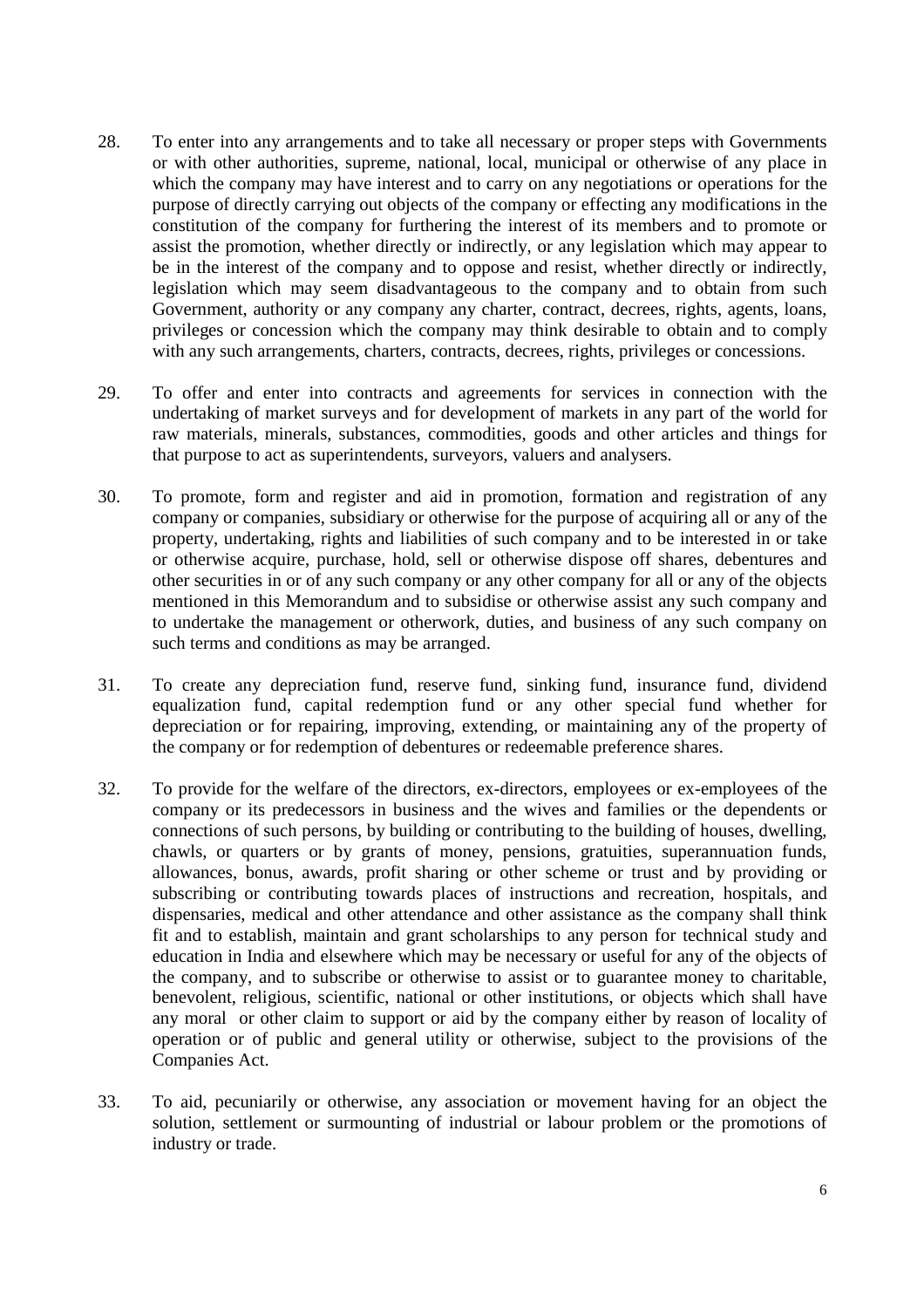- 34. To establish, provide, maintain and conduct or otherwise subsidise research laboratories and experimental stations, workshop for scientific and technical researches, experiments and tests of all kinds and to promote studies and research, both scientific and technical investigation and invention by providing, subsidising, endowing or assisting laboratories, workshops, libraries, training colleges, schools and other institutions for training, lectures, meetings and conferences and by providing the remuneration of scientific or technical professors or teachers and by providing for the award to exhibitions, scholarships, prizes, and grants to students or otherwise and generally to encourage, promote and reward studies, researches, investigations, experiments, tests and inventions of any kind that may be considered likely to assist any business which the company is authorised to carry on.
- 35. To pay out of the funds of the company, all expenses of and incidental to the promotion, formation, registration, advertisements and establishments of this company and the issue of subscription of the shares or loans or capital including brokerage, underwriting or other commission for obtaining applications for placing or guaranteeing the placing of shares or any debentures, debenture stock and other securities of this company and also all expenses attending the issues of any circular or notices, and the printing, stamping, circulating proxies and forms to be filled up by the members of the company.
- 36. To adopt such means of making known the business of the company as may seem expedient and, in particular, by advertising in the press, radio, television, circulars and posters by purchase and exhibition of works of any interest, by publication of books, periodicals and by granting prizes, awards and donations (including donations to any fund for charitable or public purpose), subject to the provisions of Companies Act.
- 37. To exercise all or of its corporate powers, rights and privileges and to conduct its business in all or any of its branches in the Union of India and in any or all foreign countries and for this purpose to appoint managers, agents either on salary and commission and to have, maintain and to discontinue such number of offices and agencies therein as may be convenient.
- 38. The Company, may at any time, invite and receive or without any such invitation receive any gifts of movable or immovable property and offerings or voluntary donations or bequests and legacies either from the shareholders or from any other person for all or any of the objects of the company with or without any special conditions provided such receipts or the conditions attached or not inconsistent with or derogatory to any of the objects of the company. Subject to any such conditions as aforesaid, all such gifts, donations, grants, offerings and other immovable properties shall be treated as forming part of property of the company and be applied accordingly; the directors shall in their absolute discretion be entitled to decide whether they shall invite or accept any such gift, donation, grant, offering, legacy or bequest and they shall be at liberty to refuse any of them without giving any reason for such refusal.
- 39. To procure the company to be registered or recognised in any part of the world.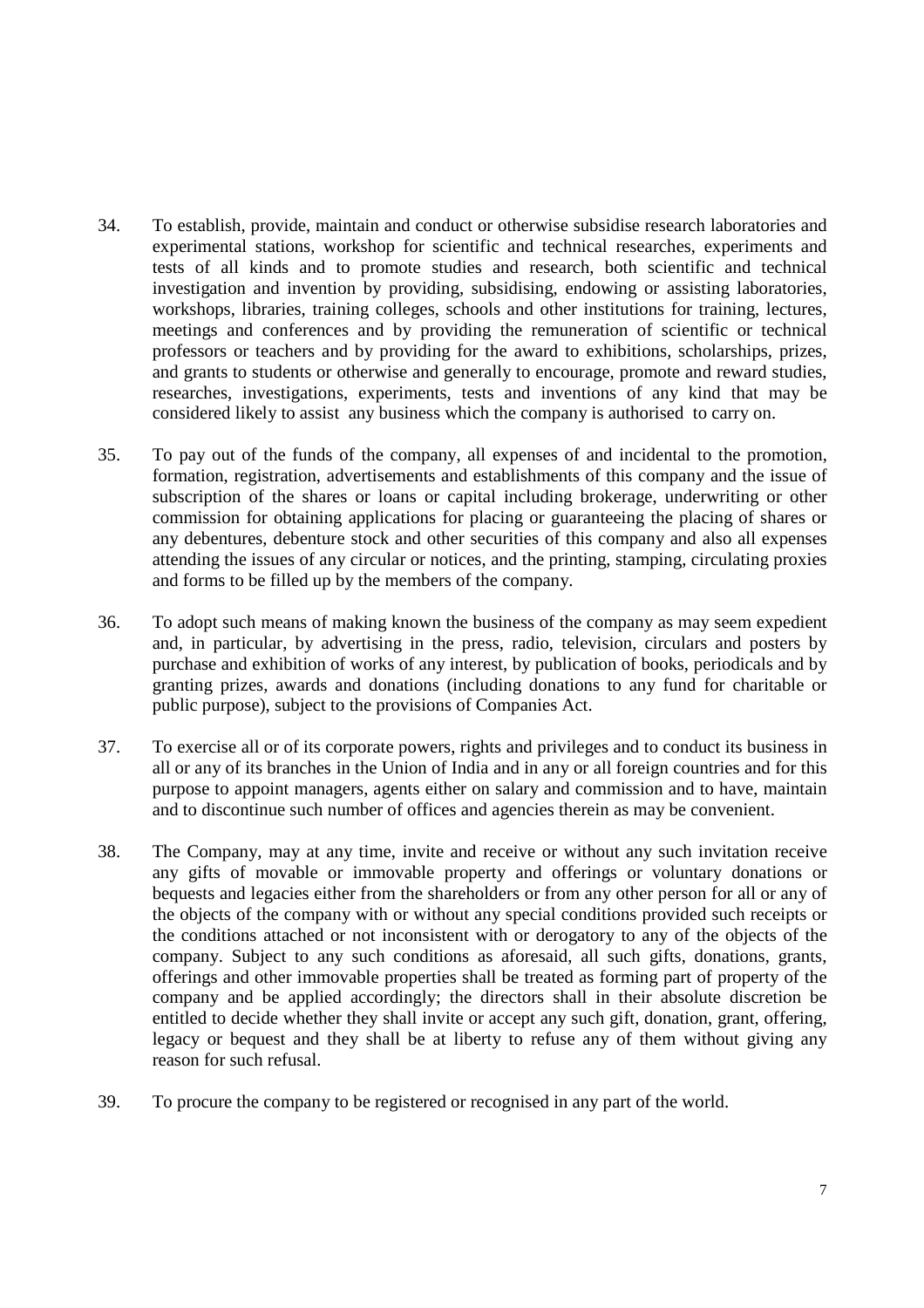- 40. To acquire, lease or lend sophisticated office machineries like computers, tabulators, electronic equipments, addressing machines, photocopier machines, fax machines, telex machines and to provide the services of these equipment to customers and clients.
- 41 To finance by way of lease or hire purchase or through any other mode, to any industrial undertakings, individuals, or organisations and to provide for finance of consumer durables and immovable properties/houses and or flats and to promote housing colonies of flats and for that purpose to acquire plots and/or lands in cities, villages or any other place in India.
- 42. To manufacture, deal in and trade in printing papers of all kinds, boards, card, binding materials and printing machineries.
- **IV.** The liability of the Members in limited.
- **V.** The Authorised Share Capital of the Company is Rs. 10,00,00,000/- (Rupees ten crores only) divided in to 85,00,000 (Eighty Five Lakhs only) equity shares of Rs. 10/- (Rupees Ten only) each and 6% 15,00,000 (Fifteen Lakh) non convertible, non cumulative and redeemable Preference Shares of Rs.10 /-(Rupees Ten only) each, with the powers to the company to increase or reduce all or part of the share capital and to alter, convert, classify, divide or sub-divided and consolidate the same, with powers to attach thereto such rights as preferential or otherwise as may be determined from time to time, to attach thereto respectively any preferential, qualified, deferred or special rights, privileges or conditions and to vary modify or abrogate any such rights, privileges or conditions.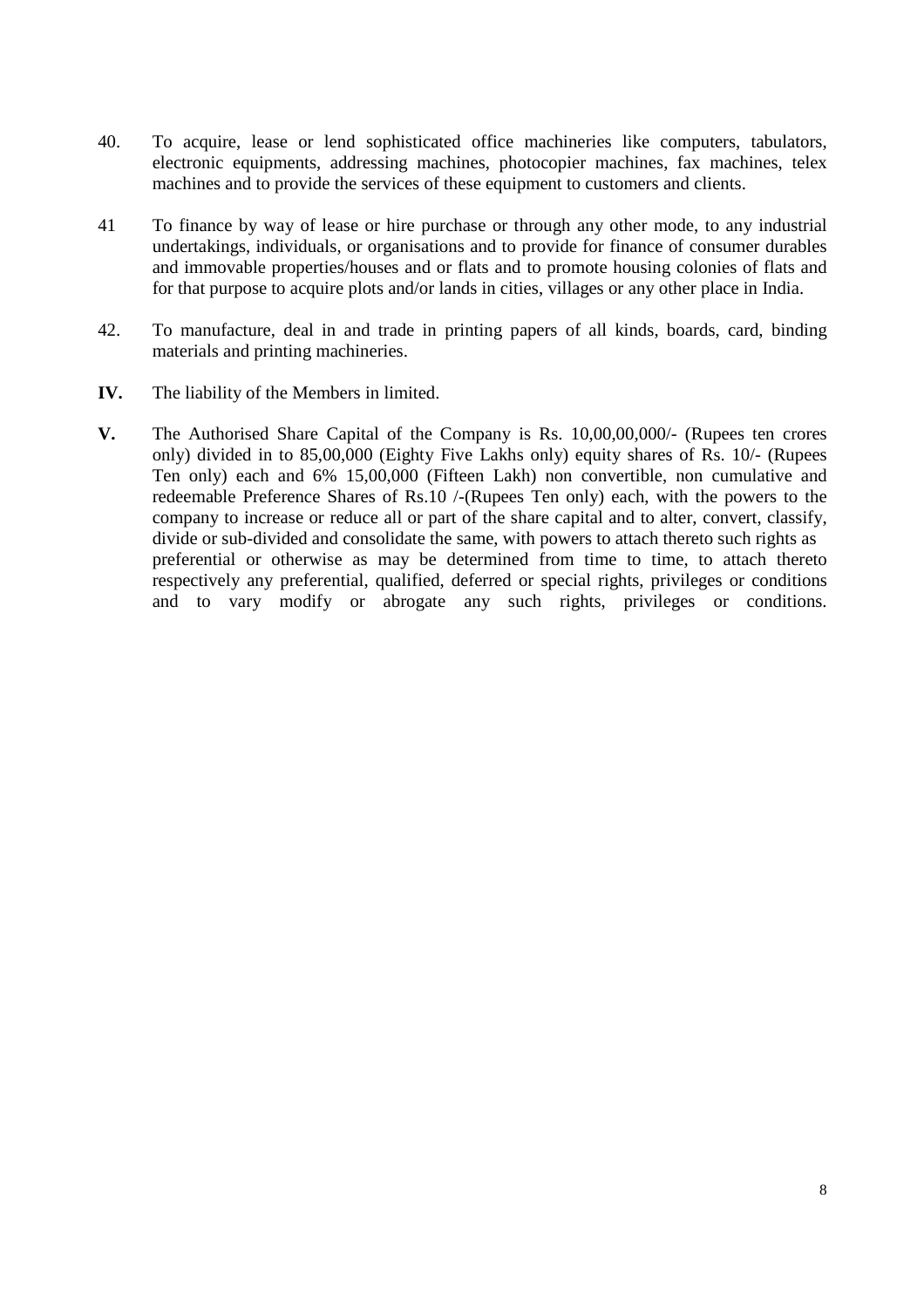**VI.** We, the several persons, whose names and addresses are subscribed, are desirous of being formed into a company in pursuance of this Memorandum of Association and we respectively agree to take the number of shares in the capital of the company set opposite our respective names.

| SI.<br>No. | <b>Signature, Name, Address,</b><br><b>Description and Occupation</b><br>of the Subscribers                                              | <b>No. of Equity Shares</b><br>taken by each<br><b>Subscriber</b> | Signature, Name,<br><b>Address, Description,</b><br>and Occupation of the<br>witness                      |
|------------|------------------------------------------------------------------------------------------------------------------------------------------|-------------------------------------------------------------------|-----------------------------------------------------------------------------------------------------------|
| 1.         | $Sd$ <sup>-</sup><br><b>LALCHAND MUNOTH</b><br>S/o. Misrimal<br>27, E.V.K. Sampath Road,<br>Vepery, Madras - 600 007.<br><b>BUSINESS</b> | 100                                                               |                                                                                                           |
| 2.         | $Sd$ /-<br><b>JASWANT MUNOTH</b><br>S/o. Lalchand Munoth,<br>27, E.V.K. Sampath Road,<br>Madras - 600 007.<br><b>BUSINESS</b>            | 100                                                               | $Sd$ /-<br>P.INTHU SEKARAN<br>S/o V. Palani,<br>23, Sivaji Street,<br>Madras - 600 017.<br><b>SERVICE</b> |
| 3.         | $Sd$ /-<br><b>BHARAT MUNOTH</b><br>S/o. Lalchand Munoth<br>27, E.V.K. Sampath Road,<br>Madras - 600 007.<br><b>BUSINESS.</b>             | 100                                                               |                                                                                                           |
|            | <b>Total Number of Equity</b><br><b>Shares Taken</b>                                                                                     | 300                                                               |                                                                                                           |

Dated at Madras this Tuesday the 30<sup>th</sup> day of October 1990.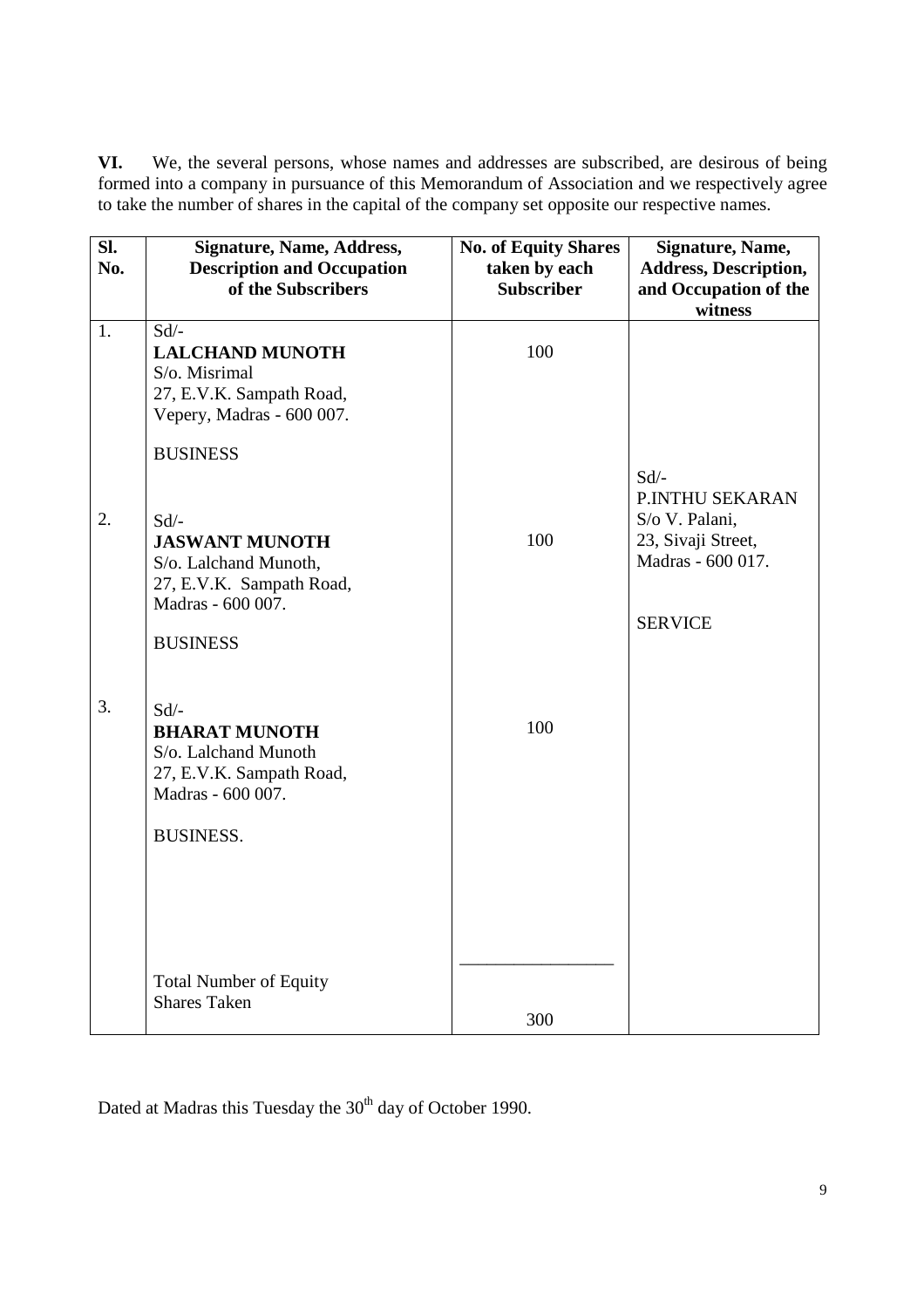# THE COMPANIES ACT, 2013

# COMPANY LIMITED BY SHARES

(Incorporated under the Companies Act, 1956)

# **ARTICLES OF ASSOCIATION**

**OF** 

# **MUNOTH FINANCIAL SERVICES LIMITED**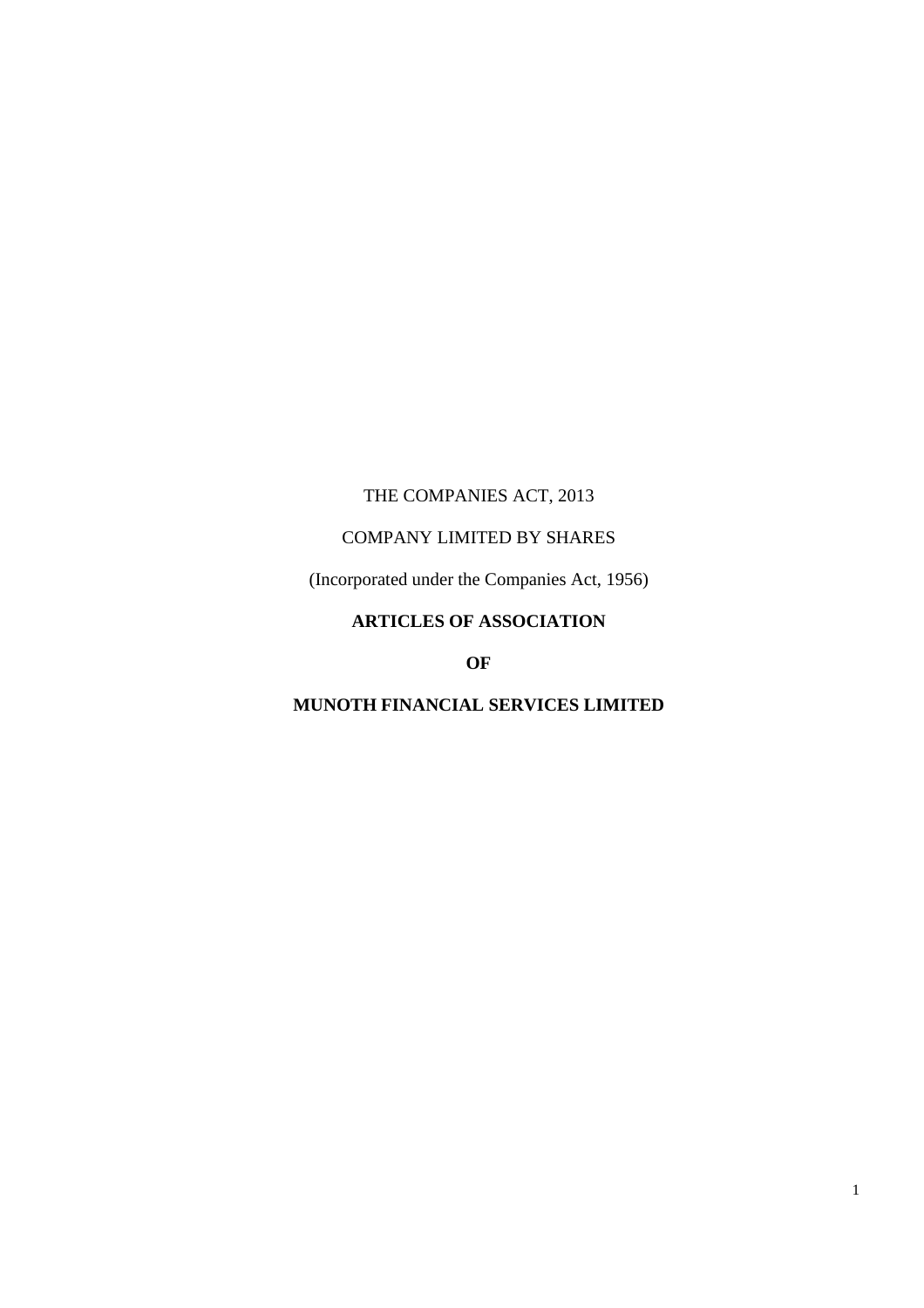The following regulations comprised in these Articles of Association were adopted pursuant to members resolution passed on September 23, 2016 in substitution for, and to the entire exclusion of, the earlier regulations comprised in the extant Articles of Association of the Company.

#### **CONSTITUTION OF THE COMPANY**

1. The regulations contained in Table 'F' of Schedule I to the Companies Act 2013 shall, apply to this Company except and insofar as they are altered, varied or deleted in these Articles which shall be the regulations for the management of the Company.

#### **INTERPRETATION**

- 2. In these presents the following words and expressions shall have the meanings as explained hereunder unless excluded by subject or context.
	- a) ."Act" means the Companies Act, 2013 or any statutory modification or re-enactment thereof for the time being in force and any previous Company Law, so far as may be applicable.
	- b) 'The Company' when used with reference to the Company shall mean MUNOTH FINANCIAL SERVICES LIMITED.
	- c) "Articles" means these Articles of Association of the Company or as altered from time to time
	- d) "Associate Company", in relation to another company, means a company in which that other company has a significant influence, but which is not a subsidiary company of the company having such influence and includes a joint venture company. Explanation.—For the purposes of this clause, "significant influence" means control of at least twenty per cent of total share capital, or of business decisions under an agreement
	- e) 'The Seal' shall mean the Common Seal of the Company approved by the Board of Directors from time to time
	- f) "Board of Directors" or "Board", means the collective body of the directors of the Company and shall include a Committee thereof
	- g) "Director" means a member of the Board appointed in accordance with these Articles, including any additional and/or alternate director
	- h) 'Member' shall mean members, of the Company holding share or shares of any class
	- i) Document" includes summons, notice, requisition, order, declaration, form and register, whether issued, sent or kept in pursuance of this Act or under any other law for the time being in force or otherwise, maintained on paper or in electronic form.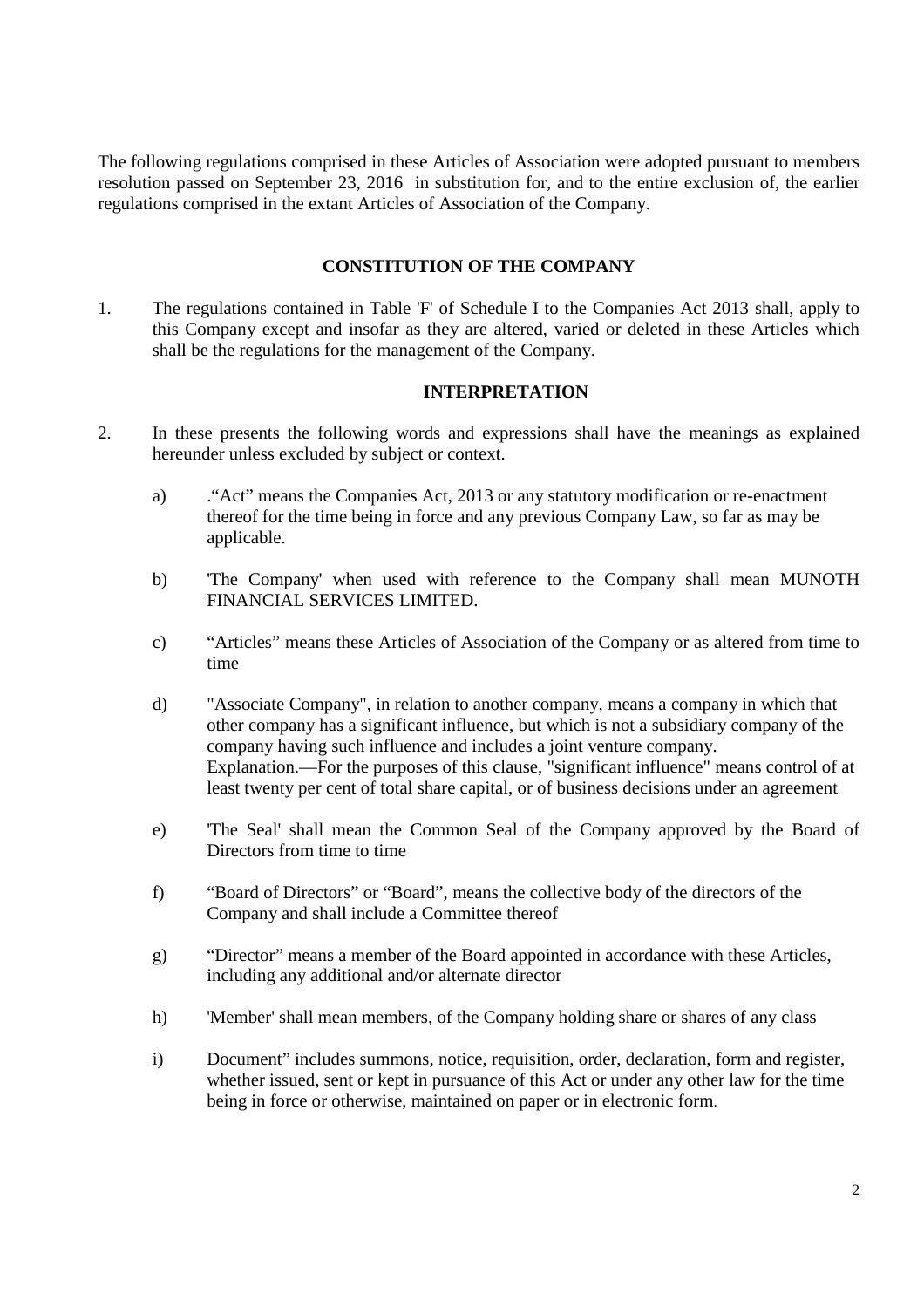- j) "General Meeting" means a general meeting of the Shareholders of the Company, whether an annual general meeting or an extraordinary general meeting
- k) 'Beneficial Owner' shall mean beneficial owner as defined in Clause (a) of sub-section (1) of Section 2 of the Depositories Act, 1996.
- l) 'Depository' shall mean a Depository as defined under Clause (c) of Sub Section (1) of Section 2 of the Depositories Act, 1996.
- m) 'Depositories Act, 1996' shall include any statutory modification or re-enactment thereof for the time being in force.
- n) 'Securities and Exchange Board of India (SEBI)' means the Securities and Exchange Board of India established under Section 3 of the Securities and Exchange Board of India Act, 1992
- o) "Key Managerial Personnel" means the Chief Executive officer or the managing director or the manager; the company secretary; whole-time director; Chief Financial Officer; and such other officer as may be notified from time to time in the Rules
- p) "Ordinary & Special Resolution" shall have the meanings assigned to these terms by Section 114 of the Act
- q) "Independent Director" shall have the meaning ascribed to it in the Act
- r) "Rules" means the applicable rules for the time being in force as prescribed under
- s) "Promoter" means a person-(*a*) who has been named as such in a prospectus or is identified by the company in the annual return referred to in Section 92; or (*b*) who has control over the affairs of the Company, directly or indirectly whether as a shareholder, director or otherwise; or (*c*) in accordance with whose advice, directions or instructions the Board of Directors of the Company is accustomed to act: Provided that nothing in sub-clause (*c*) shall apply to a person who is acting merely in a professional capacity;

Reference in these articles to any provision of the Act shall, where the context so admits, be construed as a reference by any statute for the time being in force.

 'In writing' or 'Written' includes prints, lithography, written and any other usual substitutes for writing.

Words importing the singular shall include the plural and the words importing the plural shall include the singular.

Words importing the masculine gender include the feminine gender and vice versa. 'Meanings' Words and expressions used and not defined in this Act, but defined in the Depositories Act, 1996 shall have the same meanings respectively assigned to them in that Act.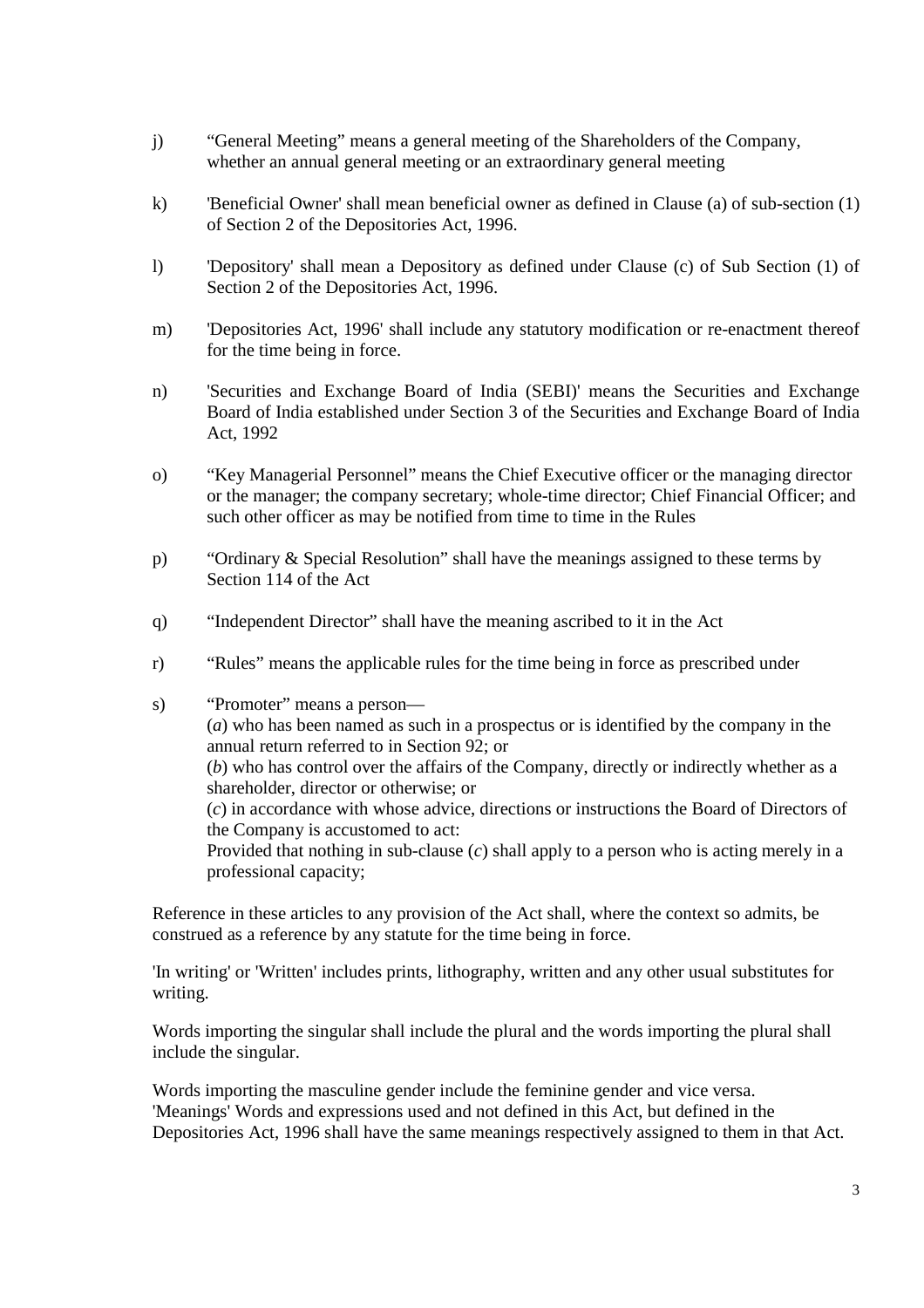Unless the context otherwise requires words or expressions contained in these Articles shall bear the same meaning as in the Act or Rules, or any statutory modification thereof in force at the date at which these Articles become binding on the Company.

#### **CAPITAL**

- 3. Subject to the provisions of the Act and these Articles, the shares shall be under the control of the Directors who may issue, allot or otherwise dispose of the same to such persons on such proportionate and on such terms and conditions and at such times, as the Directors may think fit.
- 4. The Directors may allot and issue shares as consideration for any property sold or transferred, goods or machinery supplied or for services rendered to the Company in or about the formation or promotion of the Company and/or to the conduct of its business and any shares so allotted shall be deemed to be fully paid shares.
- 5. Shares may be registered in the name of any person, joint holders or any limited Company and not more than three persons shall be registered as joint holders of any shares.
- 6. (i) Save as permitted by Section 67 of the Act the funds of the Company shall not be employed in the purchase of or lent on the security of shares of the Company and Company shall not give directly or indirectly, any financial assistance whether by way of loan, guarantee, the provision of security or otherwise, for the purpose of or in connection with purchase of or subscription for shares in the Company of which it may, for the time being, be a subsidiary.

(ii) This Article shall not be deemed to affect the power of the Company to enforce repayment of loans of members or to exercise a lien conferred by these Articles.

7. The Board of Directors may at any time increase the subscribed capital of the Company by issue of any new shares out of the unissued part of the authorised capital of the Company subject to any direction to the contrary that may be given by the Company in general meeting and such shares may be issued to any person or persons as the Board may determine from time to time.

#### **7A. Company to recognise interest in securities other than that of Registered holder, under Depositories Act, 1996.**

Either the Company or the investor may exercise an option to issue, deal in, hold the securities (including shares) with a depository in electronic form and the certificates in respect thereof shall be dematerialised, in which event the rights and obligations of the parties concerned and matters connected therewith or incidental thereto, shall be governed by the provisions of the Depositories Act, 1996, as amended from time to time or any statutory modification thereto or reenactment thereof.

#### **Power to Company to dematerialise and rematerialise:**

The Company shall be entitled to dematerialise its existing shares, debentures and other securities, rematerialise its shares, debentures and other securities held in the Depositories and / or offer fresh shares & debentures and other securities in a dematerialised form pursuant to the Depositories Act, 1996 and the rules framed thereunder, if any.

#### **Option for Investors:**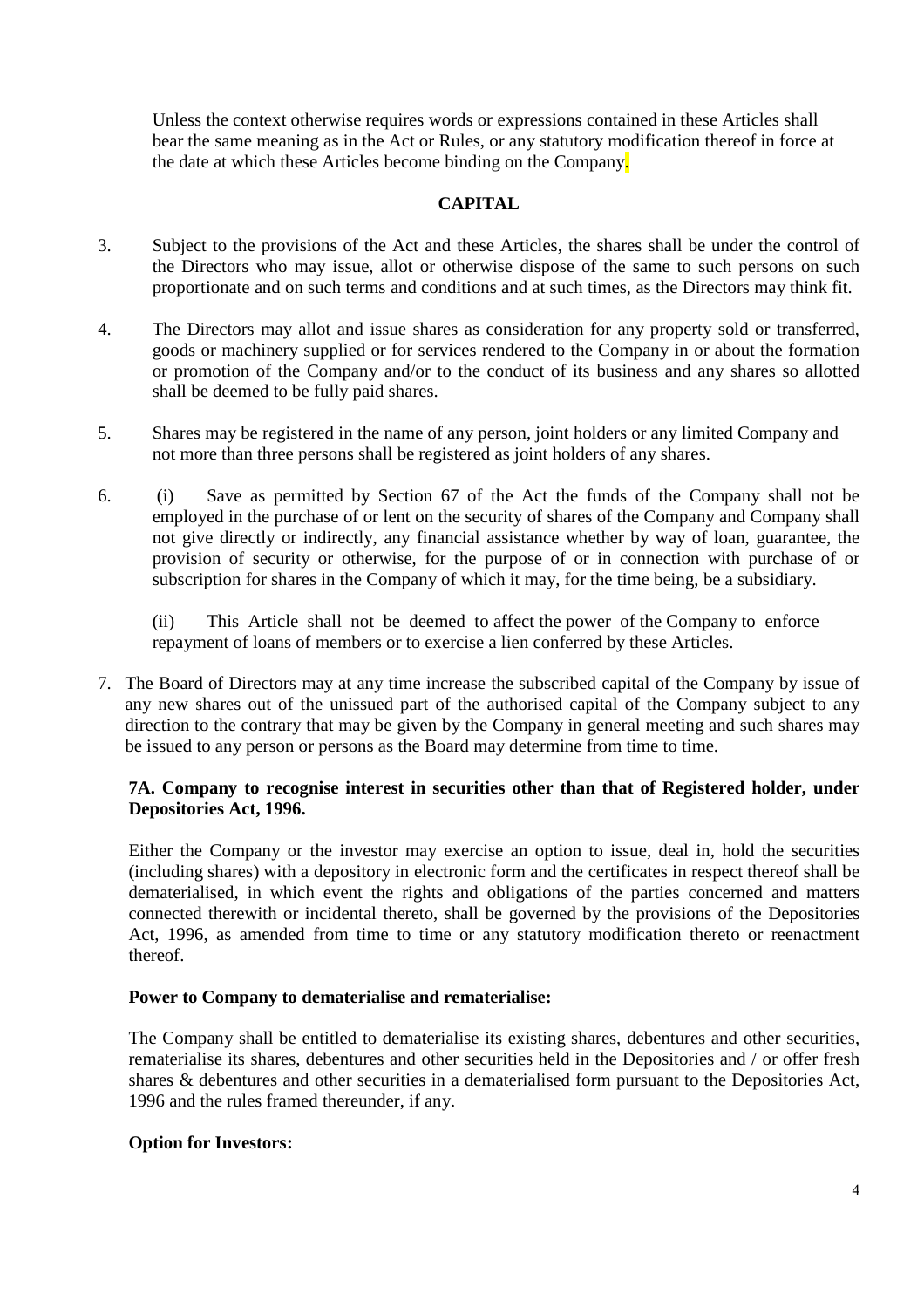Every person subscribing to or holding securities of the Company shall have the option to receive security certificates or to hold the securities with the Depository. Such a person who is the beneficial owner of the securities can at any time opt out of a depository, if permitted by law, in respect of any security in the manner provided by the Depositories Act, 1996, and the Company shall, in the manner and within the time prescribed, issue to the beneficial owner the required certificates of Securities.

#### **Securities in Depositories and Beneficial owner:**

All Securities held by a depository shall be dematerialised and be in fungible form.

#### **Intimation to Depository:**

Where securities are dealt with a depository, the Company shall intimate the details of allotment of securities to depository immediately on allotment of such securities.

#### **Rights of Depositories and Beneficial Owners:**

- i. Notwithstanding anything to the contrary contained in the Act or these Articles, a depository shall be deemed to the registered owner for the purpose of effecting transfer of ownership of security on behalf of the beneficial owner.
- ii. Save as otherwise provided in (i) above, the depository as the registered owner of the securities shall not have any voting rights or any other rights in respect of the securities held by it.
- iii. Every person holding securities of the Company and whose name is entered as the beneficial owner in the records of the depository shall be deemed to be the member of the Company. The beneficial owner of the securities shall be entitled to all the rights and benefits and be subject to all the liabilities in respect of his securities which are held by a depository.

# **SHARE CERTIFICATE**

- 8. Every Shareholder shall be entitled to certificates for the shares held by him in the Company. If any share certificate is worn out or defaced or destroyed or lost or if there is no further space on the back thereof for the endorsement of transfer it shall be lawful for the Company to issue new share certificate in lieu thereof and in cancellation of the original certificates on such terms to indemnify the Company as Directors may deem fit and on payment of a fee not exceeding Rs.20/- if so required by Board. PROVIDED, however, that such new share certificates shall not be given except upon delivery of the defaced or used certificate for the purpose of cancellation or upon full proof and complete satisfaction in respect of the destruction or loss and upon payment of such out-of-pocket expenses as the Company may incur in respect of the advertisement and indemnifying itself as aforesaid. Any renewed certificate shall be marked as such.
- 9. "Share/Debenture Certificates shall be issued in marketable lots and where shares/debenture certificates are issued for either more or less than marketable lots, sub-division/consolidation into marketable lots shall be done free of charge".

# **CALLS**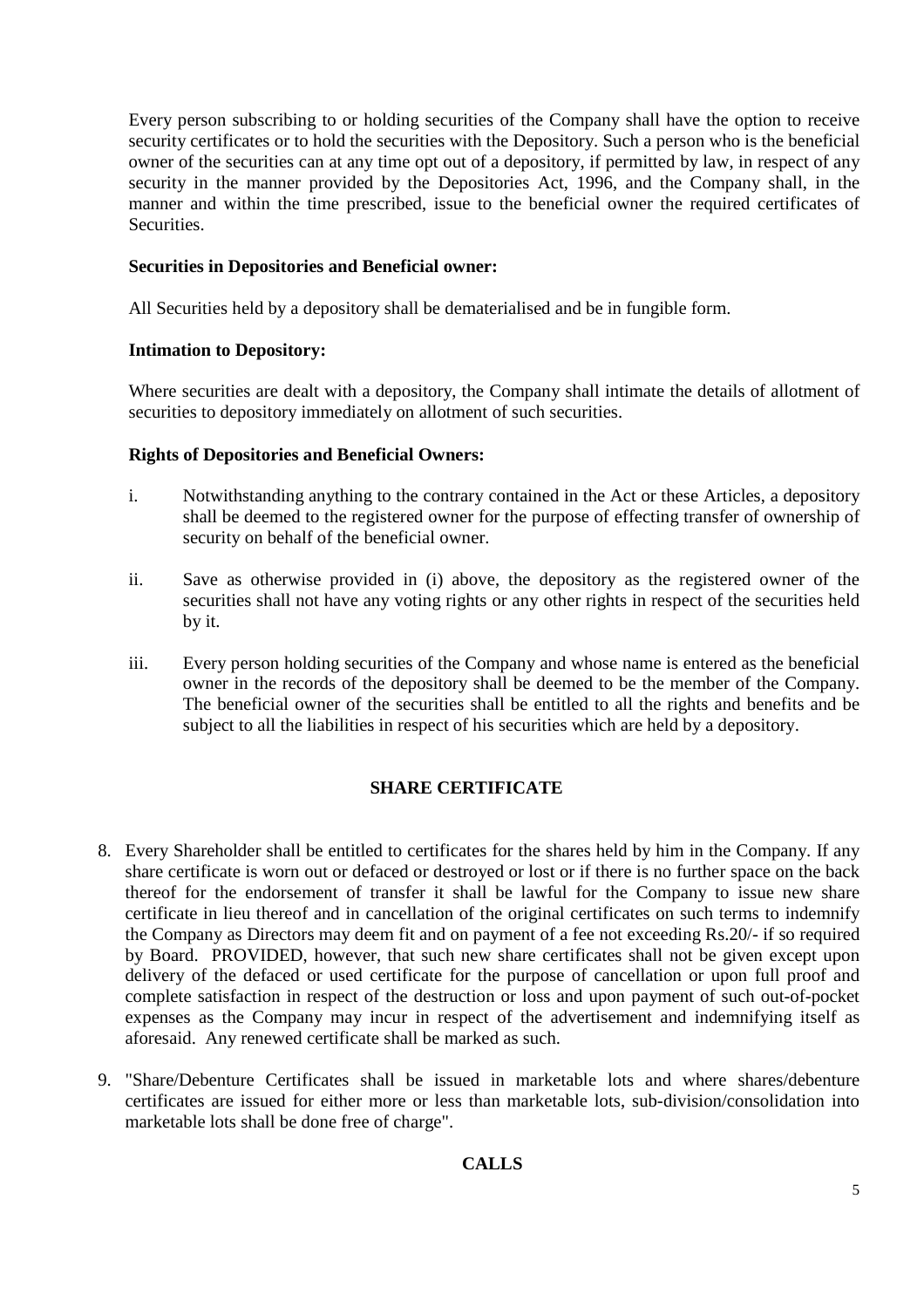- 10. Calls on shares of the same class shall be made on uniform basis. Where any calls for further share capital are made on shares such calls shall be made on uniform basis on all shares falling under the same class. For this purpose shares of the same nominal value on which different amount have been paid up shall be deemed to fall under the same class.
- 11. Please note that the length of each call shall be for a minimum period of 'thirty days'.
- 12. i) If the sum payable in respect of any call or instalments due had not been paid on or before the day appointed for payment thereof, the holder for the time being, in respect of the shares for which the call has been made or the instalment is due, shall pay interest for the same at the rate of 10 percent per annum (or such lower rate as the Board may determine) from the date appointed for the payment thereof to the time of actual payment.
	- ii) The Board shall be at liberty to waive the payment of any such interest either wholly or in part.

#### **CALLS PAID IN ADVANCE**

13. "Amount paid in advance of calls may entail a right for interest but will not confer a right to dividend or to participate in the profits of the Company".

#### **INCREASE AND REDUCTION OF CAPITAL**

- 14. Subject to the provisions of the Act, the Company in General Meeting may, from time to time, increase the capital by creation of new shares of such amount as may be deemed expedient.
- 15. Subject to the provisions of these articles, the company may time to time by special resolution reduce or increase its share capital for the time being and to divide, classify or reclassify the shares in the capital for the time being into several classes with rights, privileges or conditions as may for the time being be permitted by these Articles or the legislative provisions for the time being in force in that behalf, increase or reduce the Capital Redemption reserve account and share premium account in any manner and subject to any incident, authority and consent required by law.

The Company may issue preference shares, which shall, or at the option of the company shall be liable to be redeemed."

#### **LIEN CLAUSE**

16. The Company shall have a first and paramount lien upon all the shares (other than fully paid-up shares) registered in the name of each member (whether solely or jointly with others) and upon the proceeds of sale thereof for all moneys (whether presently payable or not) called or payable at a fixed time in respect of such shares and no equitable interest in any share shall be created except upon the footing and condition that this Article will have full effect. And such lien shall extend to all dividends from time to time declared and bonuses declared from time to time in respect of such shares. Unless otherwise agreed the registration of a transfer of shares shall operate as a wavier of the Company's lien if any on such shares. The Directors may at any time declare any shares wholly or in part to be exempt from the provisions of this clause.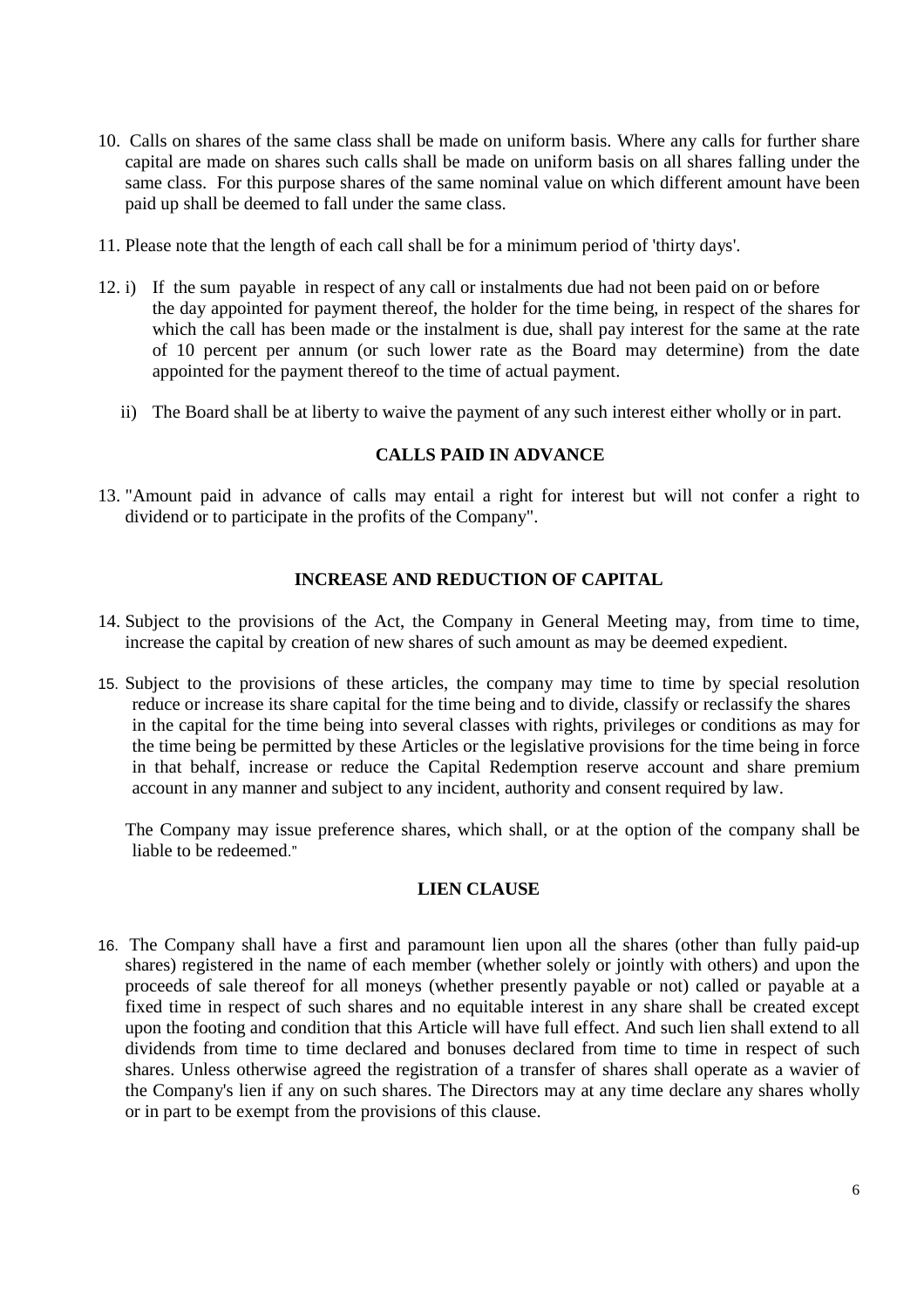- 17. The shares of any member who is indebted to the Company may be sold by a resolution of the Directors to satisfy the Company's lien thereon, and be transferred to the name of the purchaser, without the consent and notwithstanding any opposition on the part of the indebted member and a complete title to the share of any such member which shall be sold and transferred against such indebted member and all persons claiming under him, whether he may indebted to the Company in point of fact or not, and thereupon the purchaser, shall be deemed to be the holder of such shares, discharged from all calls due prior to such purchase and shall be acquired by the purchaser by virtue of such sale and transfer and he shall not be bound to see the application of the purchase money nor his title to the shares be affected by any irregularity or invalidity in the proceedings in reference to the sale.
- 18. No sale, however shall be made under Article 16, unless some sum in respect of which the lien exists is presently payable nor until the expiration of fourteen days after notice, in writing, stating and demanding payment of such of part amount in respect of which the lien exists as is presently payable, has been given to the registered holder for the time being of the share or the person entitled, by reason of his death or insolvency, to the share.
- 19. The net proceeds of any such sale shall be applied in or towards satisfaction of such debts, liabilities, engagements in respect of which the lien exists and the residue, if any, be paid (subject to a like lien for sums not presently payable as existed upon the shares prior to the sale) to such member or his representative or to the person entitled to the shares at the time of the sale.

#### **UNCLAIMED DIVIDEND**

20. "No unclaimed dividends shall be forfeited by the Board and the Company shall comply with the provisions of Section 124 of the Companies Act in respect of such dividends."

#### **FORFEITURE OF SHARES**

21. If any member fails to pay any call or instalment of a call on the date appointed for payment thereof, the Board may at any time thereafter during such time as any part of the call or instalment remains unpaid, serve a notice on him requiring the payment of so much of the call or instalments as is unpaid together with any interest which may have accrued. The notice shall name a further day (not earlier than the expiry of fourteen days from the date of service of the notice) on or before which the payment required by the notice is to be made and state that in the event of non-payment on or before the date so named, the shares in respect of which the call was made will be liable to be forfeited. On non-compliance with the requirements of such notice, the said shares shall be forfeited by a resolution of the Board to the effect. A forfeited share may be sold or otherwise disposed off on such terms and in such manner, as the Board may think fit. At any time before a sale or disposal as aforesaid the Board may cancel the forfeiture on such terms, as it may think fit.

#### **SET OFF OF MONEY DUE TO SHAREHOLDERS**

22. Any money due from the Company to a shareholder may without the consent of the shareholder be applied by the Company in or towards the payment of any money due from him either alone or jointly with any other person to the Company in respect of calls or otherwise.

#### **TRANSFER AND TRANSMISSION OF SHARES**

23. Regulations 19 to 27 of Table 'F' shall not apply to this Company.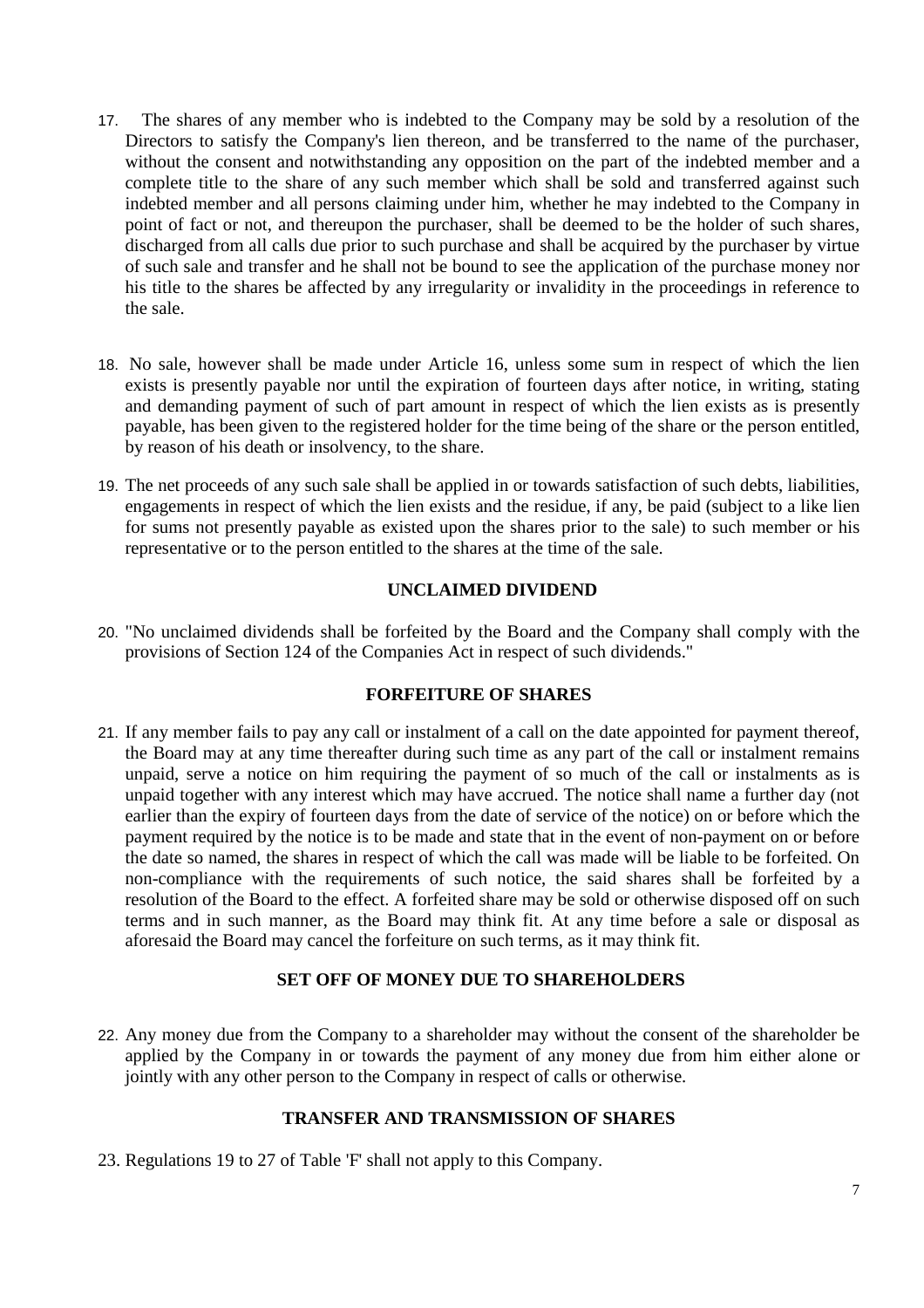Articles 24,25 will be applicable only to Shares and Securities issued in physical form; shares and securities issued and / or held in electronic medium in fungible form, will be governed by the provisions of the Depositories Act, 1996.

Nomination of shares: Notwithstanding anything contained in Articles 29,30,31,32,33,34,35,36 every holder(s) of shares or holder(s) of debentures of the Company, holding either singly or jointly, may, at any time, nominate a person in the prescribed manner to whom the shares and/ or the interest of the member in the shares of the Company or debentures of the Company shall vest in the event of his/her death. Such member may revoke or vary his/her nomination, at any time, by notifying the same to the Company to that effect. Such nomination shall be governed by the provisions of Sections 72 of the Act or such other regulations governing the matter from time to time.

24. a) The instrument of transfer shall be in writing and all the provisions of Section 56 of the Act and of any statutory modifications thereof for the time being shall be duly complied in respect of all transfers of shares and registration thereof.

b) Share/ Debenture certificates shall be issued in marketable lots and where Share/Debenture certificates are issued for either more or less than marketable lots, subdivision/consolidation into market lot shall be done free of charge. No fee shall be charged for transfer of Shares/ Debentures or for effecting transmission or for registering any letters of probate, letters of administration and similar other documents."Provided that the registration of a transfer shall not be refused on the grounds of the transferor being either alone or jointly with any other person(s) indebted to the Company on any account whatsoever". Since in terms of the listing regulation , listed companies are required to effect transfer, transmission, sub-division or consolidation within specified time from the date of lodgment of documents.

- 25. The instrument of transfer duly stamped and executed by the transferor and the transferee shall be delivered to the Company in accordance with the provisions of the Act. The instrument of transfer shall be accompanied by such evidence as the Board may require to prove the title of transferor and his right to transfer the shares and every registered instrument of transfer shall remain in custody of the Company until destroyed by order of the Board. The transferor of shares shall be deemed to be the holder of such shares until the name of transferee shall have been entered in the Register of Members in respect thereof. Before the registration of such transfers, the respective share certificate/s must have been delivered to the Company.
- 26. The Board shall have power, on giving not less than seven days previous notice, by advertisement in some newspaper circulating in the district in which the Registered Office of the Company is situated, to close the transfer books, the Register of Members or Register of Debenture holders at such time or times and for such period or periods not exceeding thirty days at a time and not exceeding in the aggregate forty five days in a year.
- 27. Subject to the provisions of Section 91 of the Act, the Board may at its absolute and uncontrolled discretion and without assigning any reason decline to register or acknowledge any transfer of shares, whether fully paid or not, but in such cases it shall within one month from the date on which the instrument was lodged with the Company, send to the transferee and transferor notice of the refusal to register such transfer; PROVIDED that the registration of a transfer shall not be refused on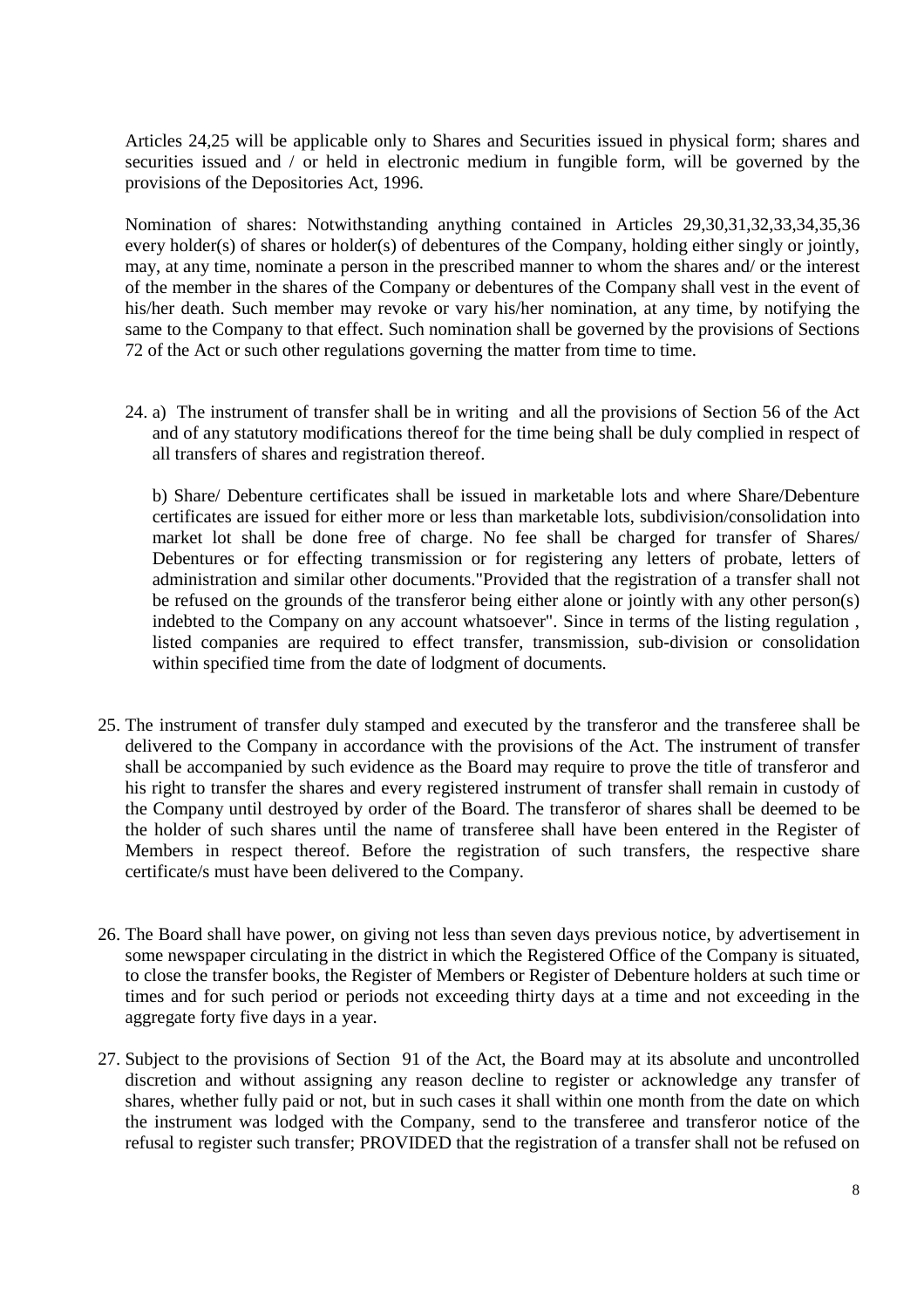the ground of the transferor being, either alone or jointly with any other person or persons, indebted to the Company on any account whatsoever except where the Company has a lien on shares.

- 28. Where, in the case of partly paid shares, an application for registration is made by the transferor, the Company shall give notice of the application to the transferee in accordance with the provisions of Section 56 of the Act.
- 29. On the death of a member the legal heir of the deceased member (not being one of several joint holders) will be the only person recognised by the Company as having any title to his/her interest in the shares and in the case of death of one or more of the joint holders, the survivor or survivors shall be the only person or persons recognised by the Company as having any title to on interest in such shares. Nothing herein contained shall be taken to release the estate of the deceased joint holder from any liability on the share/s held by him/her jointly with any other person.
- 30. The executors or administrators or holders of Succession Certificate or the legal representatives of a deceased member (not being one or more joint holders) shall be the only person/s recognised by the Company as having any title to the shares registered in the name of such members and the Company shall not be bound to recognise such executors or administrators or holders of a Succession Certificate or the legal representatives unless such persons shall have first obtained probate or letters of Administration or Succession Certificate, upon such terms as to indemnity or otherwise as the Board in its absolute discretion may think necessary and under Article 33 register the name of any person who claims to be absolutely entitled to the shares standing in the name of a deceased member, as a member.
- 31. No share shall in any circumstances be transferred to an insolvent, a person of unsound mind, or firms or trusts.
- 32. If any member of the Company dies, and the Company, through any of its principal officers within the meaning of the Estate duty Act 1953, has knowledge of the death, it shall not be lawful for the Company to register the transfer of any shares standing in the name of the deceased member unless the Company is satisfied that the transferee has acquired such shares for valuable consideration or there is produced to it a certificate from the controller of Estate Duty that either Estate Duty in respect thereof has been paid or will be paid or none is due as the case may be. Where the Company has come to know through any of its Principal Officers of the death of any` member, the Company shall, within three months of the receipt of such knowledge, furnish to the Assistant Controller of the Deputy Controller of the Estate Duty who is exercising the functions of the Income-tax Act in relation to the Company, such particulars as may be prescribed by the Estate Duty Rules, 1953.
- 33. Subject to the provisions of the Act and Articles 29 and 30 any person becoming entitled to shares in consequence of the death, lunacy, bankruptcy or insolvency of any member or by any lawful means other than by a transfer in accordance with these Articles may, with the consent of the Board (which shall not be under any obligation to disclose) upon producing such evidence that he sustains the character in respect of which he proposes to act under this article or of such title as the Board thinks sufficient, either be registered himself as the holder of the shares or elect to have some person nominated by him and approved by the Board registered as such holder provided nevertheless, that if such person elect to have his nominee registered, he shall transfer in accordance with the provisions herein contained and until he does so, he shall not be freed from any liability in respect of the shares.
- 34. A person entitled to a share by transmission shall subject to the rights of the Directors, as provided, under the act to retain such dividends or moneys as hereinafter provided, be entitled to receive and may be given a discharge for any dividends or other moneys payable in respect of the share.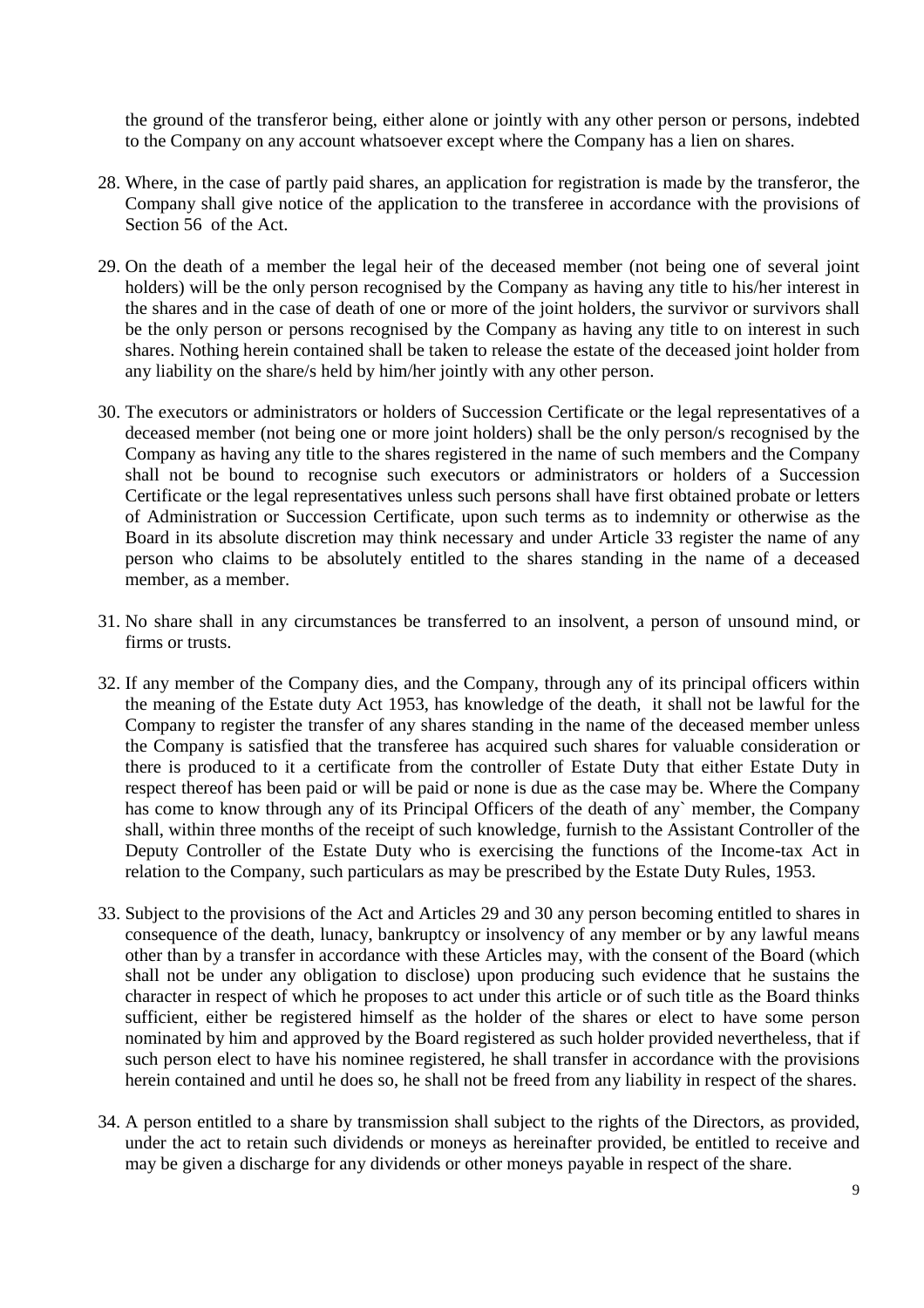- 35. The Company shall incur no liability or responsibility whatsoever in consequence of its registering or giving effect to any transfer of shares made or purporting to be made by any apparent legal owner thereof (as shown or appearing in the Register of Members) to the prejudice of persons having or claiming any equitable right, title or interest to in the said shares notwithstanding that the Company may have had notice of such Equitable rights, title or interest or notice prohibiting registration of such Transfer and may have entered such notice or referred thereto, in any book of the Company and the Company shall not be bound or required to regard or attend or give effect to any notice which may be given to it of any equitable right, title or interest, or be under any liability whatsoever for refusing or neglecting to do so, though it may nevertheless be at liberty to regard and attend to any such notice and give effect thereto if the board shall so think fit.
- 36. If any shares of the Company are issued and allotted to any employee of the Company, and whenever any such member retires, dies or otherwise ceases to be in the employment of the Company, the Directors may, at any time within six months thereafter, resolve that such member or his successors, legal heirs do assign/transmit the shares so held as the case may be and thereupon such employee or his successors or legal heirs as the case may be shall be deemed to have served the Company with a notice of transfer pursuant to clause 24 hereof and to have specified therein the amount of capital paid up on such shares as the fair value thereof and also to have authorised any Director of the Company to execute a transfer of such shares. Notice of passing of any resolution shall be given to the member or his legal heirs, or his successors as the case may be. The Company shall be entitled to appropriate the purchase price of such shares towards recoupment of any moneys due and owing by him to the Company and any loss or damage which he may be liable to make good to the Company.

#### **GENERAL MEETINGS**

37. a) The Board may, whenever it thinks fit, call a General Meeting and it shall on the requisition of the members in accordance with Section 100 of the Act proceed to call an Extraordinary General Meeting. The requisitionists may, in default of the Board convening the same, convene the Extraordinary General Meeting as provided by Section 100 of the Act.

b) Subject to any rights or restrictions for the time being attached to any class or classes of shares -

- on a show of hands, every member present in person shall have one vote; and

- on a poll, the voting rights of members shall be in proportion to his share in the paid up equity share capital of the company

- A Member may exercise his vote at a meeting by electronic menas in accordance with Section 108 and shall vote only once.

38. a) A General Meeting of a Company may be called by giving not less than twenty-one days' Notice in writing.

b) A General Meeting may be called after shorter Notice than that specified in (a), if consent is accorded thereto-

- i) in the case of an Annual General Meeting, by all the Members entitled to vote thereat; and
- ii) in the case of any other meeting, by members of the Company (a) holding, if the Company has a share capital, not less than 95 percent of such part of the paid-up share capital of the Company as gives a right to vote at the meeting, or (b) having,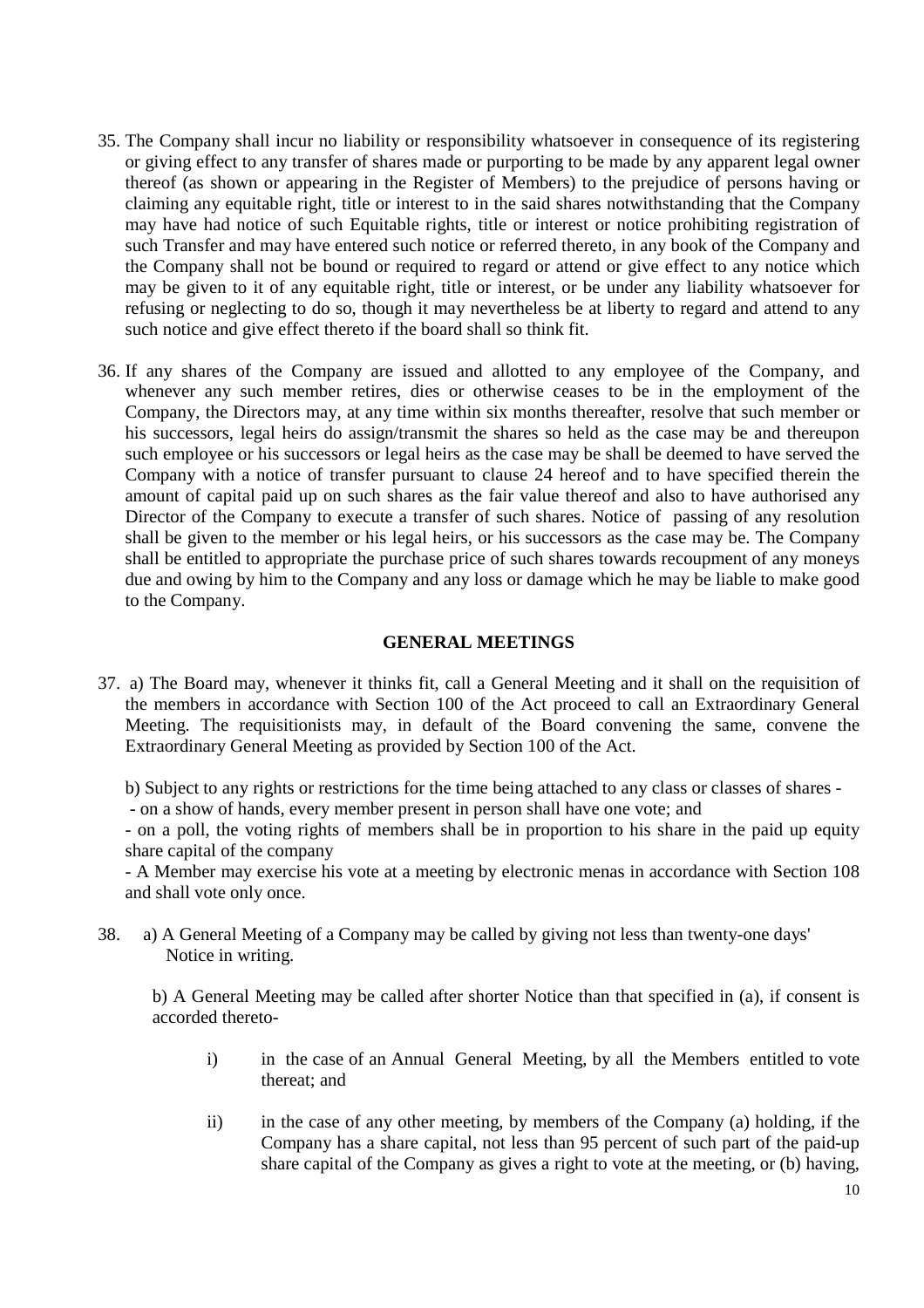if the Company has no share capital, not less than 95 percent of the total voting power exercisable at that meeting;

Provided that where any members of a Company are entitled to vote only on some resolution or resolutions to be moved at a meeting and not on the others, those members shall be taken into account for the purposes in respect of the former resolution or resolutions and not in respect of the latter.

- 39. a) Five members present in person shall be a quorum for a General Meeting. A body corporate being a member shall be deemed to be personally present if it is represented in accordance with Section 113 of the Act.
	- b) If within half an hour from the time appointed for the meeting a quorum is not present, the Meeting, if convened upon the requisition of the members, shall be dissolved, but in any other case, it shall adjourned to the same day in the next week at the same time and place. If at the adjourned meeting quorum is not present within half an hour from the time appointed for the meeting, the members present shall constitute a quorum.
- 40. Any act or resolution which, under the provisions of these Articles or of the Act, is permitted or required to be done or passed by the Company in General Meeting, shall be deemed to be sufficiently so done or passed if effected by an ordinary resolution as defined in Section 114(1) of the Act, unless either the Act or these Articles specifically require such act to be done or resolution to be passed by a Special Resolution as defined in Section 114(2) of the Act.
- 41. (i) The Chairman of the Board shall be entitled to take the chair at every General Meeting. If there be no such chairman or if at any meeting he shall not be present within 15 minutes after the time appointed for holding such meeting or is unwilling to act, the Vice-Chairman of the Board, if present shall be entitled to take the chair at such meeting but if the Vice-Chairman is not present or is unwilling to act, the members present shall choose another Directors as Chairman and if no Director be present, or if all the Directors present decline to take the chair, then the members present shall , on a show of hands or on a poll if properly demanded, elect one of their number, being a member entitled to vote, to be Chairman of the meeting. (ii) On any business at any general meeting, in case of an equality of votes, whether on a show of hands or electronically or on a poll, the Chairperson shall have a second or casting vote.

#### **BUY-BACK OF SHARES**

42. Notwithstanding anything contained in these Articles but subject to the provisions of Section 68 to 70 and any other applicable provision of the Act or any other law for the time being in force, the Company may purchase its own shares or specified securities.

#### **POWERS OF GENERAL MEETING OFFER OF SHARES TO SUCH PERSONS AS THE COMPANY MAY RESOLVE**

43. "Provided that an option or right to call of shares shall not be given to any person(s) except with the sanction of the Company in General Meeting".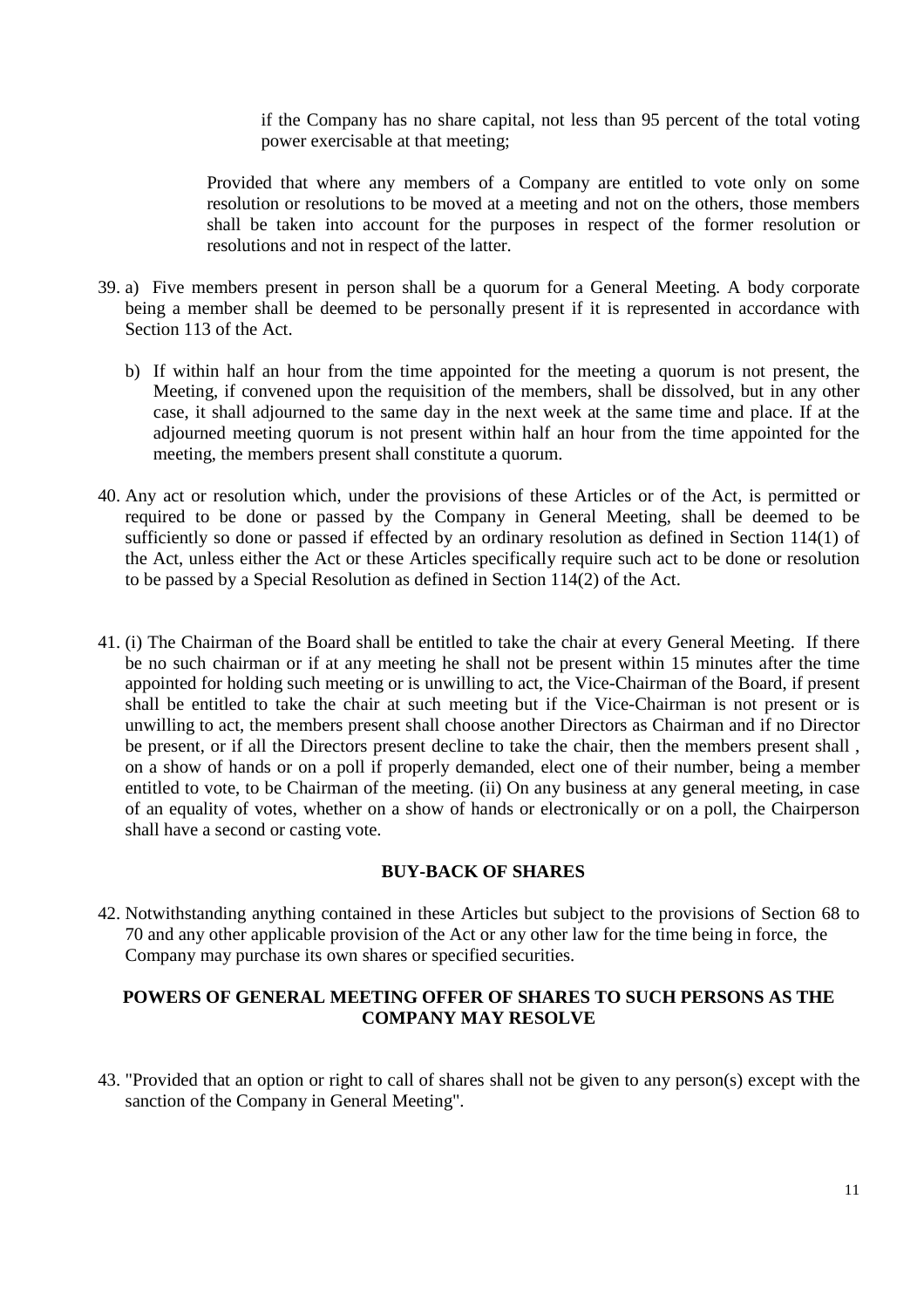- 44. a) Unless otherwise decided by the General Meeting, the number of Directors of the Company shall not be less than three and not more than twelve including any exofficio and nominated Directors.
	- b) The following persons shall be the first Directors of the Company.
		- 1. LALCHAND MUNOTH
		- 2. JASWANT MUNOTH
		- 3. BHARAT MUNOTH
- 45. Subject to the provisions of the Act, the Board of Directors or any other person or institution that may in terms of the agreement with the Company be entitled to appoint a Director to the Board shall together be entitled to appoint not more than 1/3 of the total number of the Directors as Non Rotational Directors from time to time.
- 46. At every Annual General Meeting of the Company one third of the Directors for the time being excluding the Managing Director and the Nominated Director if any shall retire from office. The Directors to retire in every year shall be those who have been longest in office since their last election.
- 47. A retiring Director shall be eligible for re-election.
- 48. The Board shall have power at all times and from time to time to appoint alternate Director to act for a Director during the latter's absence and provisions of Section 161 of the Act shall apply to such alternate Director.
- 49. The Directors for the time being shall each be paid such amount in accordance with provisions of the act towards sitting fee for every meeting of the Board or any committee of the Board attended by them and all travelling, hotel and other expenses properly incurred by them in consequence of attending and returning from such meeting of the Board or otherwise incurred in the execution of their duties as Directors.
- 50. The Directors of the Company, as far as they participate in the execution of the Company's work, shall be paid such monthly salary / remuneration as the Directors may deem fit, subject to approval/ ratification at the Annual General Meeting, preceding or following such payment.
- 51. If any Director is appointed to advise the Board as an Expert or to perform extra services or make special exertion to any of the purpose of the Company or in giving special attention to the business of the Company or as a member of the committee, the Company may remunerate such Director either by a fixed sum or by a percentage of the net profit or otherwise, and such remuneration may be either in addition to or in substitution of the sitting fees etc. as provided under Article 49
- 52. .The continuing Directors may act, notwithstanding any vacancy in their body. Provided, however, that if the number falls below the minimum above fixed, the Board shall not act so long as the number is below the minimum except for the purpose of raising the number to minimum fixed above.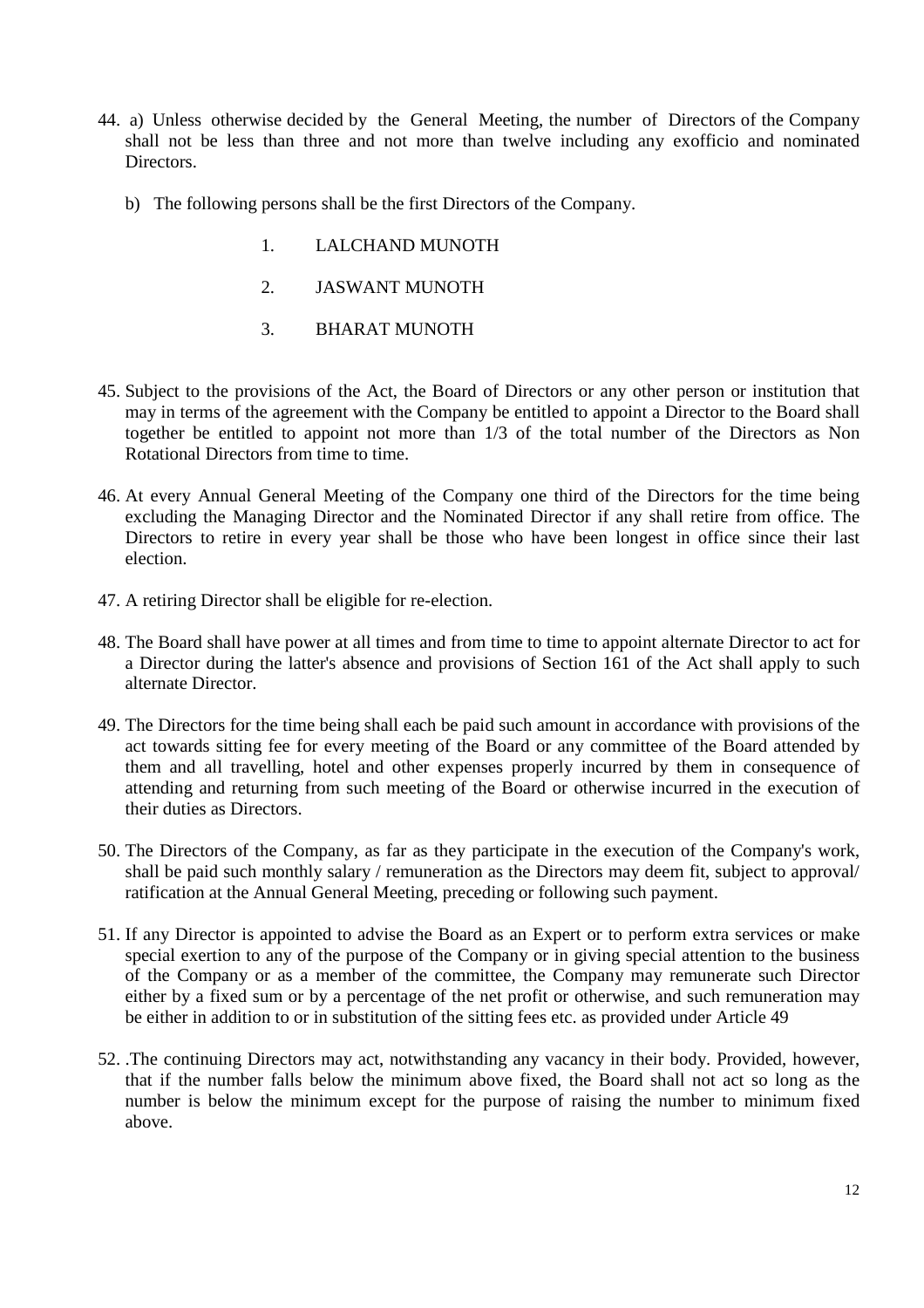- 53. A Director of this Company may become a Director of any other Company promoted by this Company or in which it may be interested as a member, shareholder or otherwise and no such Director shall be accountable for any benefits received as a Director or member or shareholder of such Company.
- 54. A Director need not hold any share in this Company as qualification shares.

A minimum of two Directors shall be there who possesses not less than 2 years experience in any one of the following.

- a) Dealing in Securities.
- b) As Portfolio Managers
- c) As investment Consultants.

#### **GENERAL POWERS OF DIRECTORS**

- 55. Subject to the provisions of the Act and the Articles herein contained the affairs and business of the Company shall be managed by the Board of Directors who may exercise all such powers of the Company including the powers expressly mentioned in Clause II of the Memorandum of Association of the Company and do on behalf of the Company all such acts as may be exercised and done by the Company. Provided that the Board shall not exercise any power or do any act or things which is directed or required whether by the Act or any other law to be exercised or done by the Company in General Meeting but, subject nevertheless to the provisions of the Act and these Articles and to the regulations not being inconsistent with the aforesaid provisions as may from time to time be prescribed by the Company in General Meeting. Nothing shall invalidate any act of the Directors, which would have been valid, if such resolution had not been passed. The general powers given by these Articles shall not be limited or restricted by any special authority or powers given to the Directors by any other Articles.
- 56. Subject to Section 179 of the Act, the Board may delegate all or any of its powers to any Directors jointly or severally or to any one Director or to the Managing Director at their discretion.
- 57. In furtherance of and without prejudice to the general powers conferred upon them by the preceding Article, the Directors shall have right to exercise all powers for carrying on the business of the Company except where by law or by the nature of the subject matter required to be done by the Company in General Meeting.
- 58. Abstract purporting to be a copy of the proceedings of the Board or an extract from the Minutes of the Board which is certified as such in accordance with the provisions of the preceding Article shall be conclusive evidence in favour of all persons dealing with the Company upon the faith thereof that such resolution has been duly passed or as the case may be that such extract is a true accurate record of a duly constituted meeting of the Board.
- 59. The Directors may enter into any agreement and/ or arrangement with any firm, proprietorship concern, or body corporate in which the Directors of the Company are interested as partners, proprietors or Directors for carrying out any jobs which are wholly or partly similar to or different from the business of this Company.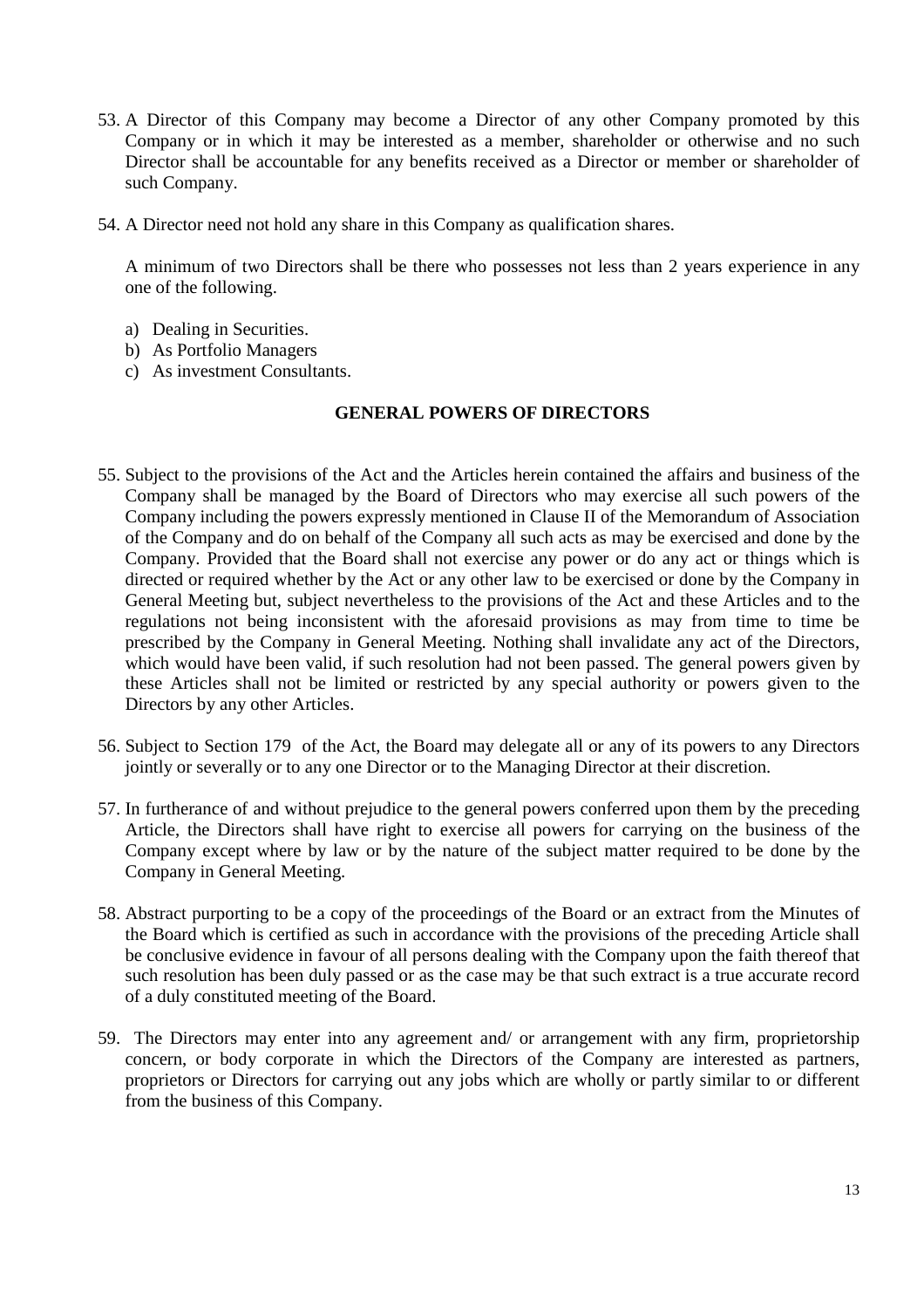60. Any Director of this Company is authorised to enter into any agreement or arrangement with any other concern, firm or body corporate in which he is interested in such other concern, firm or body corporate as proprietors, partners or Directors.

#### **BORROWING POWERS**

- 61. The Board of Directors may from time to time at their discretion raise or borrow or secure the payment of any sum or sums of money for the purpose of this Company.
- 62. The Directors may raise or secure the payment or repayment of such sum or sums in such manner and upon such terms and conditions in all respects as they think fit and in particular by issue of debentures, debenture stock of the Company charged upon all or any part of the property or undertaking of the Company, both present and future, including the uncalled capital, if any, for the time being of the Company.
- 63. Any debenture or debenture stock or other securities may be issued at a premium, discount or otherwise and with any special privileges as to redemption, surrender, drawings, allotment of debentures, attendance of General Meetings of the Company or appointment of Directors.
- 64. "Debenture/ Debenture Stock, Loan/ Loan stock, bonds or other securities conferring the right to allotment or conversion into shares or the option or rights to call for allotment of shares shall not be issued except with the sanction of the Company in General Meeting".

#### **CHAIRMAN**

65. The Directors may, as and when they deem necessary, appoint a Chairman among themselves to preside over the Meetings of Directors for such time as they deem fit.

#### **MANAGING DIRECTOR**

- 66. The Directors may appoint one or more of their body to the office of Managing Director among themselves for such period and on such terms as they think fit and subject to the terms of agreement if any entered into in any particular case may revoke such appointment. The Managing Director so appointed shall not, while holding that office, be subject to retirement by rotation but his appointment shall be automatically terminated if he ceases from any cause to be a Director. If any Managing Director is found guilty of fraud or gross negligence or refuses to comply with the directions of the Board as provided in these Articles, he may be removed from office of Managing Director by a resolution of the Board of Directors.
- 67. The Directors may confer upon the Managing Director such powers exercisable by the Managing Director as they think fit, and may confer such powers either collaterally with or to he exclusion of, and substitution for any of the powers of the Directors and may from time to time revoke, withdraw, alter or vary all or any such powers.
- 68. Subject to the general supervision and control of the Board of Directors and subject to all provisions contained in the Articles the business and management of the Company shall be conducted and carried soon by the Managing Director of the Company. For all purposes of the business and management of the Company, the Managing Director shall be the administrative head and shall be in full and absolute charge of the factory, office and properties of the Company.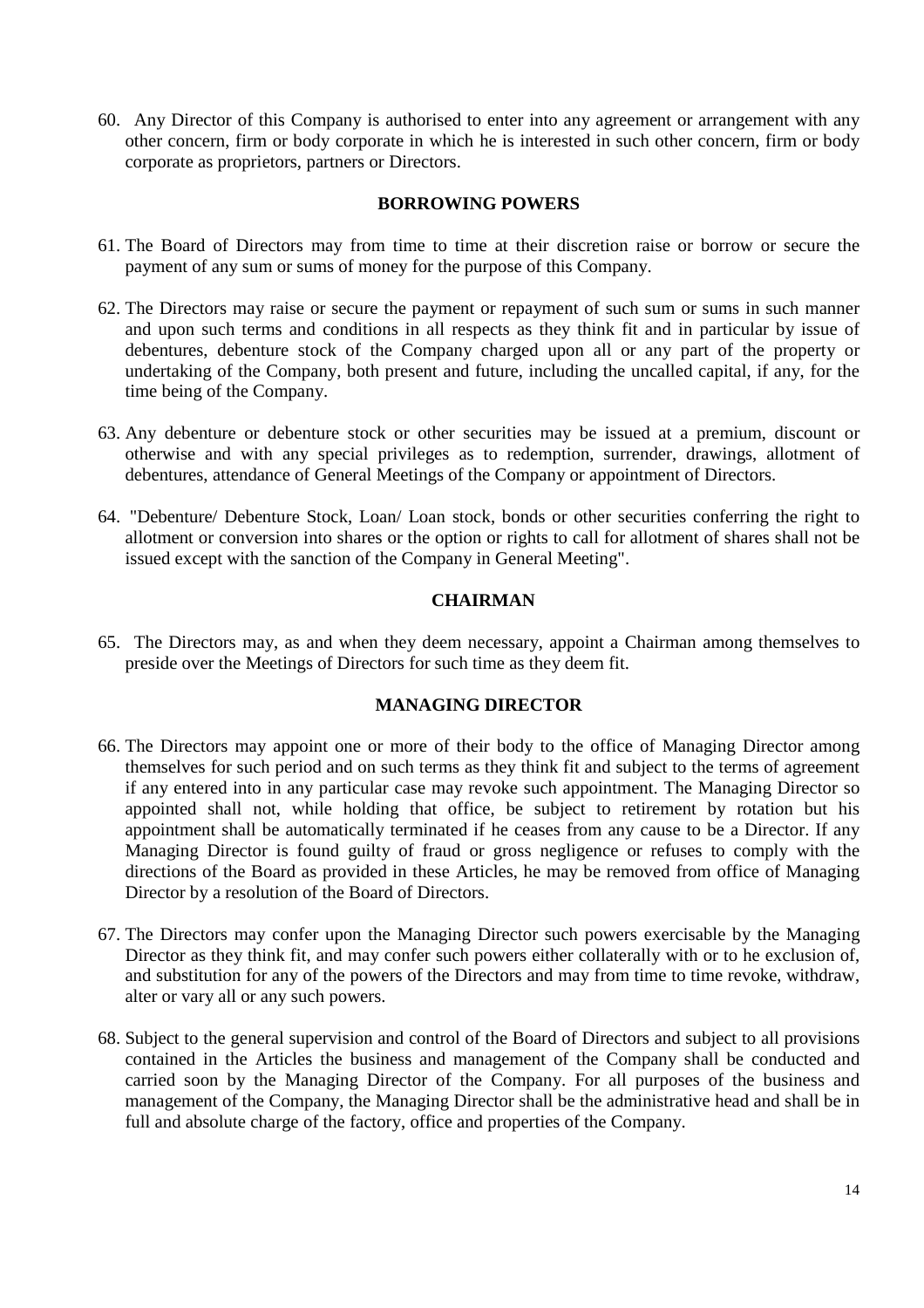- 69. The remuneration of the Managing Director may from time to time be fixed by the Directors which may be by way of fixed salary or commission or percentage of profits or of turnover of the Company, or by participation in any such profits or by all/ any of these modes and payable monthly or quarterly or half yearly or once in a year.
- 70. If at any time the Managing Director requires relief or assistance the Board of Directors may delegate such powers upon any person to carry out such work or to give such assistance, as deemed necessary, to the Managing Director in any work for which assistance is found essential. Such delegation shall be subject to cancellation and / or modification by the Directors at any time.

#### **THE SEAL**

71. The Board shall provide for a Common Seal for the purpose of the Company and shall have powers from time to time to destroy the same and substitute a new seal in lieu thereof and the Board shall provide for the safe custody of the seal. The seal shall not be affixed to any instrument except with or under the authority of any committee of the Board authorised by it in that behalf and in the presence of atleast one Director who shall sign every instrument on which the seal of the Company is so affixed in his presence.

#### **AUDIT**

72. The Company's Accounts shall be audited by one or more Auditors as provided by the Companies Act, 2013.

#### **RECONSTRUCTION**

73. On any sale of the undertaking of the Company the Board or the liquidators on winding up may, if authorised by a Special Resolution accept fully paid or partly paid shares, debentures or securities of any other Company whether incorporated in India or not either then existing or to be formed, for the purchase in whole or in part of the property of the Company and the Board (if the profits of the Company permit) or the liquidators (in winding up) may distribute such shares or securities or any other property of the Company amongst the members without realisation or vest the same in trustees for them and any special resolution may provide for the distribution or appropriation of the cash, shares or other securities, benefit or property otherwise than in accordance with strict legal rights of the members or contributories of the Company and for the valuation of any such securities or property at such price and in such manner as the meeting may approve and all holders of shares shall be bound to accept and shall be bound by any valuation or distribution so authorised and waive all rights in relation thereto, save only in case the Company is proposed to be or is in the course of being wound up such statutory rights (if any) under Section 316 of the Act as are incapable of being varied or excluded by these Articles.

#### **SECRECY**

74. Every Director, member or debenture holder, member or a committee, officer, servant, agent, accountant, or other person employed in or about the business of the Company shall, if so required by the Board, sign before entering upon his duties a declaration pledging himself to observe strict secrecy in respect of all transactions of the Company with its customers and the state of accounts, with individuals and in matters relating thereto, and shall, by such declaration, pledge himself not to reveal any of the matters which may come to his knowledge in the discharge of his duties except so far as may be necessary, in order to comply with any of the provisions of these Articles.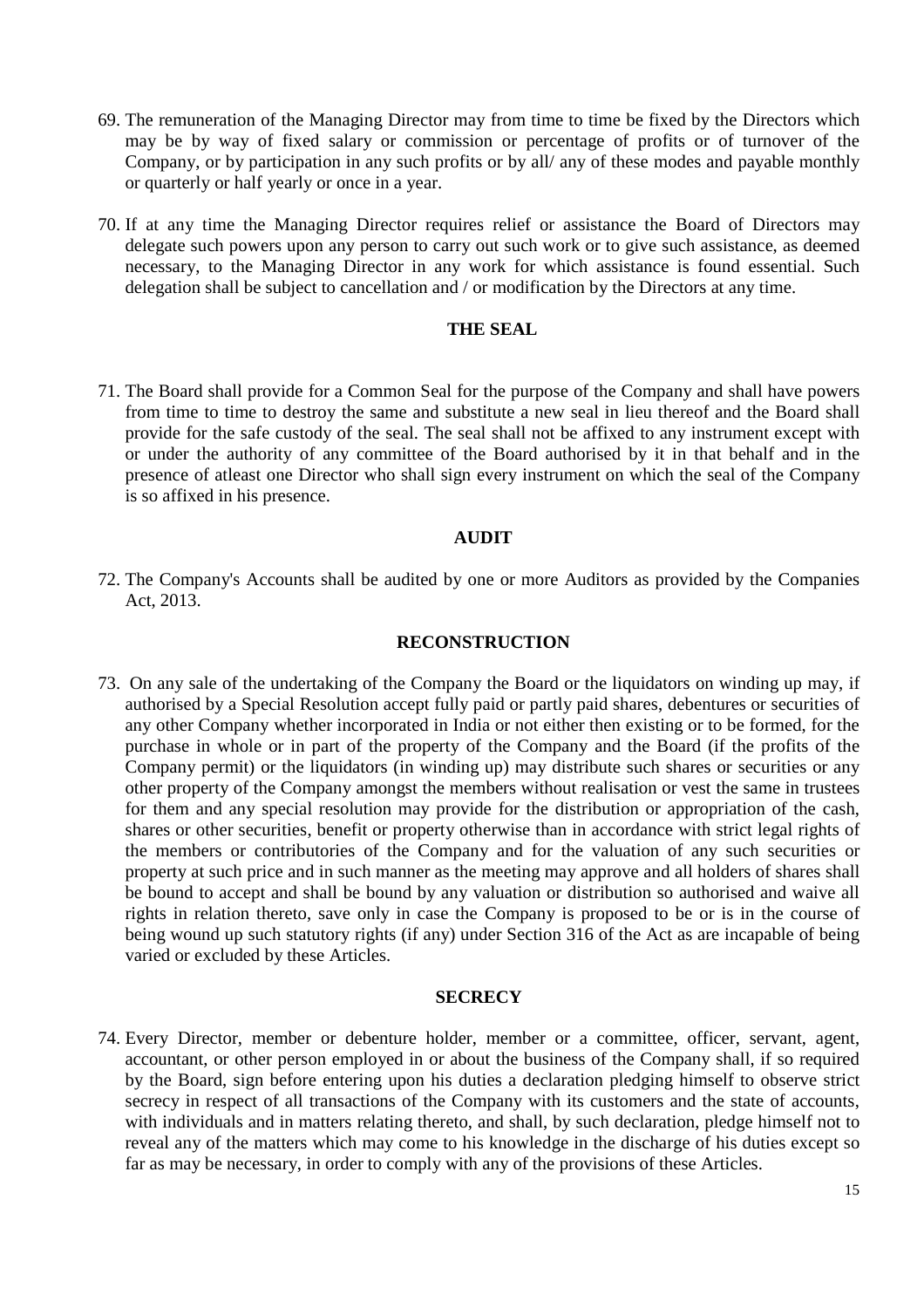#### **INDEMNITY**

75. Every Director or other officer of the Company or any person (whether an officer of the Company or not) employed by the Company and any person appointed as auditor shall be indemnified out of the fund of the Company against all liabilities incurred by him as such Director, officer, employee or auditor in defending against any proceedings whether civil or criminal in which judgement is given in his favour or in which he is acquitted or in connection with any application under Section 463 of the Act in which relief is granted to him by the Court.

#### **COMPLIANCE WITH THE RULES, BYE- LAWS, ETC OF RELEVANT AUTHORITIES**

76. The Company shall strictly comply with the provisions that may be made applicable for carrying on the business as a Company as defined under the Articles of Association of the Exchange, Securities Contracts (Regulations) Act, 1956, and rules framed thereunder and Securities and Exchange Board of India Act, 1992, and rules framed thereunder and such other acts/provisions as may be made applicable from time to time.

#### **BOOKS OF ACCOUNTS**

77. Separate Books of Accounts shall be maintained for each class of activity undertaken.

#### **CAPITAL ADEQUACY NORMS**

78. The Company shall comply with the Capital Adequacy Norms prescribed by Securities and Exchange Board of India from time to time.

#### **APPROVAL FROM COMPETENT AUTHORITIES**

79. Any amendment proposed to be made by the Company to clauses in the Memorandum of Association and the Articles of Association shall have the approval of the competent authorities as per the applicable regulations, guidance and business rules.